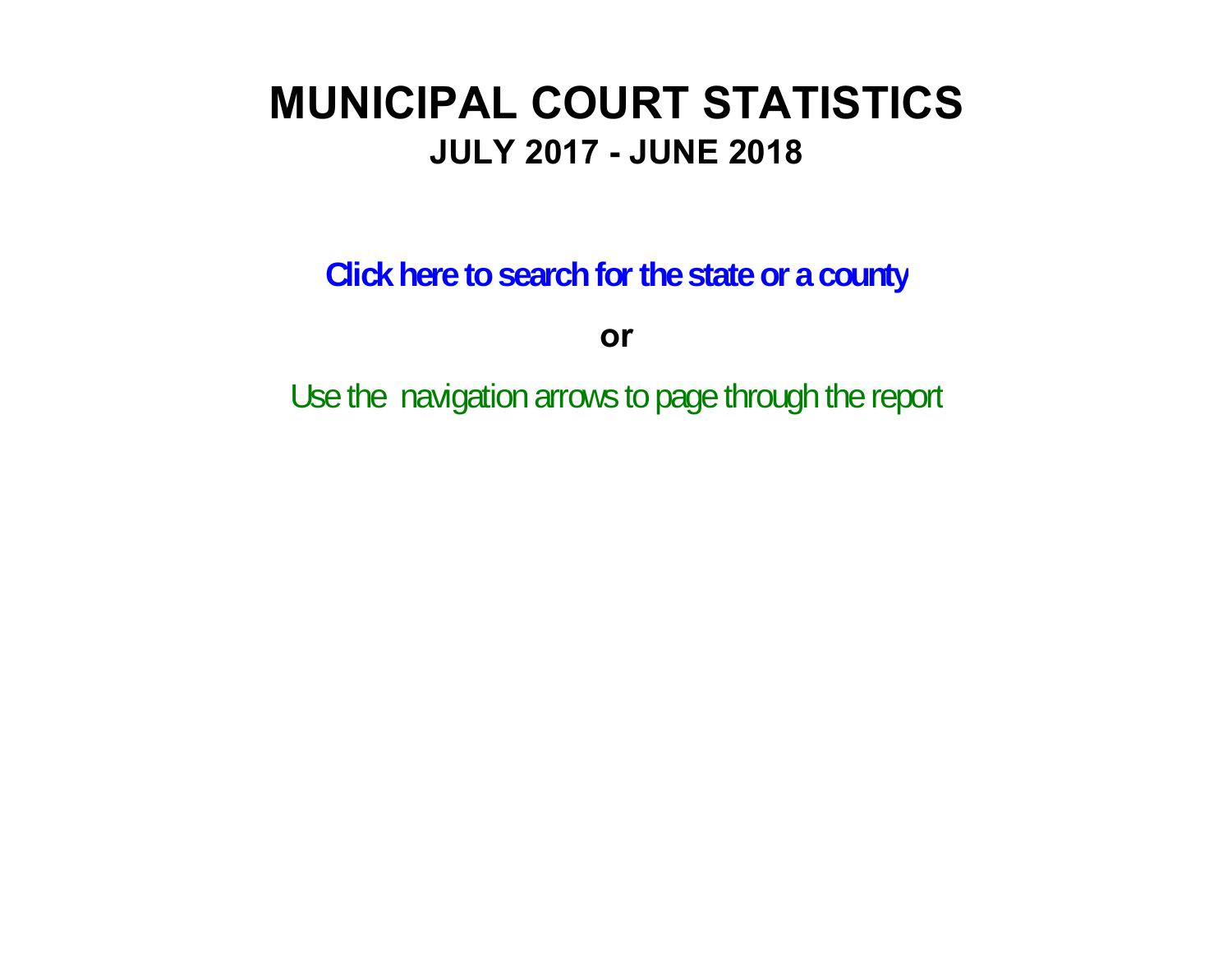## **MUNICIPAL COURT STATISTICS JULY 2017 - JUNE 2018 STATE**

|                                  |                    | D.P. &    | <b>Other</b>    | <b>Criminal</b> |        | <b>Traffic</b> |                | <b>Traffic</b> | Grand        |
|----------------------------------|--------------------|-----------|-----------------|-----------------|--------|----------------|----------------|----------------|--------------|
|                                  | <b>Indictables</b> | P.D.P.    | <b>Criminal</b> | <b>Total</b>    | D.W.I. | (moving)       | <b>Parking</b> | <b>Total</b>   | <b>Total</b> |
| Filings                          |                    |           |                 |                 |        |                |                |                |              |
| Jul 2016 - Jun 2017              | 190,441            | 470,138   | 213,374         | 873,953         | 30,771 | 2,471,933      | 2,640,437      | 5,143,141      | 6,017,094    |
| Jul 2017 - Jun 2018              | 184,155            | 468.994   | 221.803         | 874,952         | 29,942 | 2,463,962      | 2,759,855      | 5,253,759      | 6,128,711    |
| % Change                         | $-3%$              | 0%        | 4%              | 0%              | $-3%$  | 0%             | 5%             | 2%             | 2%           |
| <b>Resolutions</b>               |                    |           |                 |                 |        |                |                |                |              |
| Jul 2016 - Jun 2017              | 184.916            | 398.582   | 236,043         | 819,541         | 30,836 | 2,451,174      | 2,642,721      | 5,124,731      | 5,944,272    |
| Jul 2017 - Jun 2018              | 181,196            | 407,125   | 234,335         | 822,656         | 29,803 | 2,472,124      | 2,747,038      | 5,248,965      | 6,071,621    |
| % Change                         | $-2%$              | 2%        | $-1%$           | 0%              | $-3%$  | 1%             | 4%             | 2%             | 2%           |
| <b>Clearance</b>                 |                    |           |                 |                 |        |                |                |                |              |
| Jul 2016 - Jun 2017              | $-5,525$           | $-71,556$ | 22,669          | $-54,412$       | 65     | $-20,759$      | 2,284          | $-18,410$      | $-72,822$    |
| Jul 2017 - Jun 2018              | $-2,959$           | $-61,869$ | 12,532          | $-52,296$       | $-139$ | 8,162          | $-12,817$      | $-4,794$       | $-57,090$    |
| <b>Clearance Percent</b>         |                    |           |                 |                 |        |                |                |                |              |
| Jul 2016 - Jun 2017              | 97%                | 85%       | 111%            | 94%             | 100%   | 99%            | 100%           | 100%           | 99%          |
| Jul 2017 - Jun 2018              | 98%                | 87%       | 106%            | 94%             | 100%   | 100%           | 100%           | 100%           | 99%          |
| <b>Backlog</b>                   |                    |           |                 |                 |        |                |                |                |              |
| <b>June 2017</b>                 | 437                | 46,616    | 19,557          | 66,610          | 4,731  | 87,541         | 76,668         | 168,940        | 235,550      |
| <b>June 2018</b>                 | 416                | 44,310    | 21,772          | 66,498          | 5,344  | 91,981         | 109,116        | 206,441        | 272,939      |
| % Change                         | $-5%$              | $-5%$     | 11%             | 0%              | 13%    | 5%             | 42%            | 22%            | 16%          |
| <b>Backlog/100 Mthly Filings</b> |                    |           |                 |                 |        |                |                |                |              |
| <b>June 2017</b>                 | 3                  | 119       | 110             | 91              | 184    | 42             | 35             | 39             | 47           |
| <b>June 2018</b>                 | 3                  | 113       | 118             | 91              | 214    | 45             | 47             | 47             | 53           |
| % Change                         | $-2%$              | $-5%$     | 7%              | 0%              | 16%    | 5%             | 36%            | 20%            | 14%          |
| <b>Backlog Percent</b>           |                    |           |                 |                 |        |                |                |                |              |
| <b>June 2017</b>                 | 34%                | 59%       | 46%             | 54%             | 56%    | 29%            | 26%            | 28%            | 32%          |
| <b>June 2018</b>                 | 33%                | 59%       | 48%             | 55%             | 61%    | 30%            | 32%            | 32%            | 35%          |
| <b>Active Pending</b>            |                    |           |                 |                 |        |                |                |                |              |
| <b>June 2017</b>                 | 1,273              | 79,059    | 42,249          | 122,581         | 8,415  | 303,134        | 295,551        | 607,100        | 729,681      |
| <b>June 2018</b>                 | 1,244              | 75,001    | 45,524          | 121,769         | 8,812  | 303,046        | 336,033        | 647,891        | 769,660      |
| % Change                         | $-2%$              | $-5%$     | 8%              | $-1%$           | 5%     | $0\%$          | 14%            | 7%             | 5%           |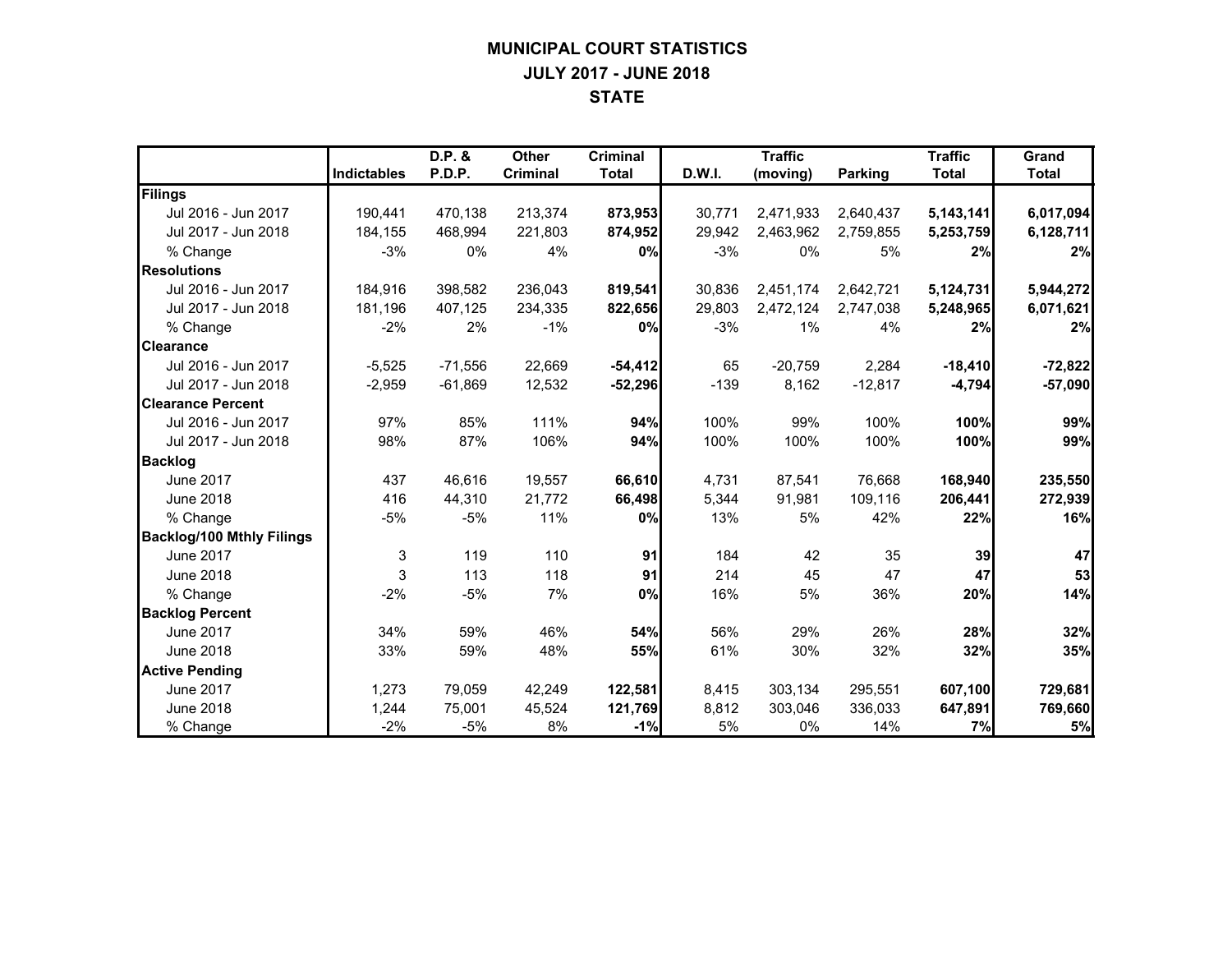# **MUNICIPAL COURT STATISTICSJULY 2017 - JUNE 2018 ATLANTIC COUNTY**

|                                  |                    | D.P. &   | <b>Other</b>    | <b>Criminal</b> |        | <b>Traffic</b> |                | <b>Traffic</b> | Grand        |
|----------------------------------|--------------------|----------|-----------------|-----------------|--------|----------------|----------------|----------------|--------------|
|                                  | <b>Indictables</b> | P.D.P.   | <b>Criminal</b> | <b>Total</b>    | D.W.I. | (moving)       | <b>Parking</b> | <b>Total</b>   | <b>Total</b> |
| Filings                          |                    |          |                 |                 |        |                |                |                |              |
| Jul 2016 - Jun 2017              | 10,426             | 18,981   | 6,374           | 35,781          | 1,659  | 75,688         | 30,709         | 108,056        | 143,837      |
| Jul 2017 - Jun 2018              | 10,862             | 21,546   | 6,782           | 39,190          | 1,801  | 79,675         | 29,012         | 110,488        | 149,678      |
| % Change                         | 4%                 | 14%      | 6%              | 10%             | 9%     | 5%             | $-6%$          | 2%             | 4%           |
| <b>Resolutions</b>               |                    |          |                 |                 |        |                |                |                |              |
| Jul 2016 - Jun 2017              | 10,261             | 17,275   | 6,075           | 33,611          | 1,565  | 75,056         | 30,381         | 107,002        | 140,613      |
| Jul 2017 - Jun 2018              | 10.745             | 21,020   | 6,949           | 38,714          | 1,823  | 79,711         | 28,135         | 109,669        | 148,383      |
| % Change                         | 5%                 | 22%      | 14%             | 15%             | 16%    | 6%             | $-7%$          | 2%             | 6%           |
| <b>Clearance</b>                 |                    |          |                 |                 |        |                |                |                |              |
| Jul 2016 - Jun 2017              | $-165$             | $-1,706$ | $-299$          | $-2,170$        | $-94$  | $-632$         | $-328$         | $-1,054$       | $-3,224$     |
| Jul 2017 - Jun 2018              | $-117$             | $-526$   | 167             | $-476$          | 22     | 36             | $-877$         | $-819$         | $-1,295$     |
| <b>Clearance Percent</b>         |                    |          |                 |                 |        |                |                |                |              |
| Jul 2016 - Jun 2017              | 98%                | 91%      | 95%             | 94%             | 94%    | 99%            | 99%            | 99%            | 98%          |
| Jul 2017 - Jun 2018              | 99%                | 98%      | 102%            | 99%             | 101%   | 100%           | 97%            | 99%            | 99%          |
| <b>Backlog</b>                   |                    |          |                 |                 |        |                |                |                |              |
| <b>June 2017</b>                 | 14                 | 1,415    | 336             | 1,765           | 210    | 2,350          | 917            | 3,477          | 5,242        |
| <b>June 2018</b>                 | 6                  | 1,521    | 254             | 1,781           | 234    | 2,493          | 888            | 3,615          | 5,396        |
| % Change                         | $-57%$             | 7%       | $-24%$          | 1%              | 11%    | 6%             | $-3%$          | 4%             | 3%           |
| <b>Backlog/100 Mthly Filings</b> |                    |          |                 |                 |        |                |                |                |              |
| <b>June 2017</b>                 | $\overline{2}$     | 89       | 63              | 59              | 152    | 37             | 36             | 39             | 44           |
| <b>June 2018</b>                 | $\mathbf{1}$       | 85       | 45              | 55              | 156    | 38             | 37             | 39             | 43           |
| % Change                         | $-59%$             | $-5%$    | $-29%$          | $-8%$           | 3%     | 1%             | 3%             | 2%             | $-1%$        |
| <b>Backlog Percent</b>           |                    |          |                 |                 |        |                |                |                |              |
| <b>June 2017</b>                 | 19%                | 41%      | 29%             | 38%             | 48%    | 27%            | 28%            | 28%            | 31%          |
| <b>June 2018</b>                 | 11%                | 47%      | 37%             | 45%             | 56%    | 28%            | 23%            | 27%            | 31%          |
| <b>Active Pending</b>            |                    |          |                 |                 |        |                |                |                |              |
| <b>June 2017</b>                 | 73                 | 3,437    | 1,150           | 4,660           | 434    | 8,649          | 3,247          | 12,330         | 16,990       |
| <b>June 2018</b>                 | 55                 | 3,263    | 684             | 4,002           | 419    | 9,011          | 3,809          | 13,239         | 17,241       |
| % Change                         | $-25%$             | $-5%$    | $-41%$          | $-14%$          | $-3%$  | 4%             | 17%            | 7%             | 1%           |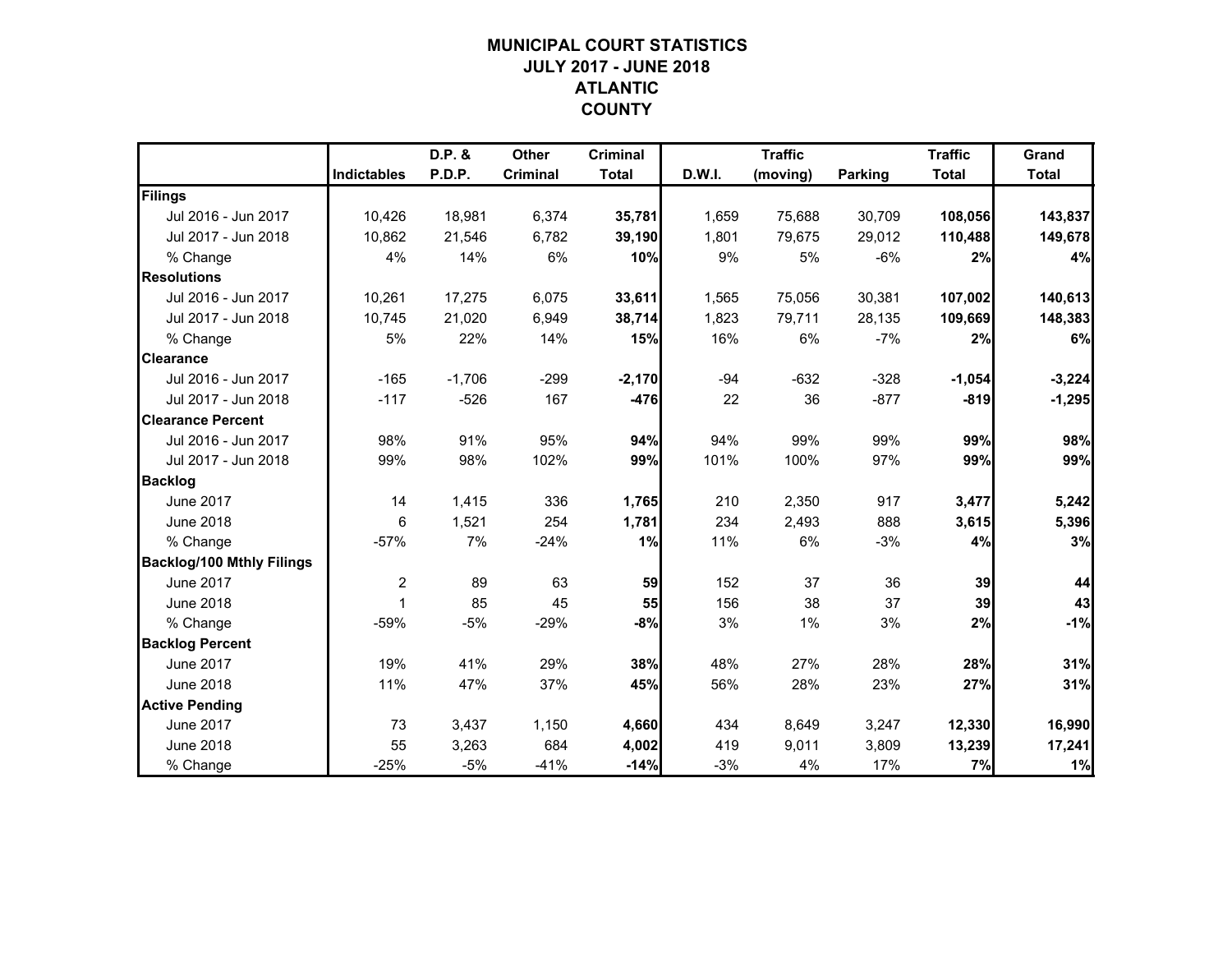## **MUNICIPAL COURT STATISTICSJULY 2017 - JUNE 2018 BERGEN COUNTY**

|                                  |             | D.P. &    | <b>Other</b>    | <b>Criminal</b> |        | <b>Traffic</b> |                | <b>Traffic</b> | Grand        |
|----------------------------------|-------------|-----------|-----------------|-----------------|--------|----------------|----------------|----------------|--------------|
|                                  | Indictables | P.D.P.    | <b>Criminal</b> | <b>Total</b>    | D.W.I. | (moving)       | <b>Parking</b> | <b>Total</b>   | <b>Total</b> |
| Filings                          |             |           |                 |                 |        |                |                |                |              |
| Jul 2016 - Jun 2017              | 10,668      | 54,378    | 14,384          | 79,430          | 2,478  | 258,217        | 296,636        | 557,331        | 636,761      |
| Jul 2017 - Jun 2018              | 8,106       | 50,690    | 13,190          | 71,986          | 2,209  | 244,332        | 299,734        | 546,275        | 618,261      |
| % Change                         | $-24%$      | $-7%$     | $-8%$           | $-9%$           | $-11%$ | $-5%$          | $1\%$          | $-2%$          | $-3%$        |
| <b>Resolutions</b>               |             |           |                 |                 |        |                |                |                |              |
| Jul 2016 - Jun 2017              | 10,158      | 32,932    | 15,098          | 58,188          | 2,504  | 256,821        | 294,268        | 553,593        | 611,781      |
| Jul 2017 - Jun 2018              | 7,697       | 33,464    | 14,078          | 55,239          | 2,314  | 249,840        | 296,983        | 549,137        | 604,376      |
| % Change                         | $-24%$      | 2%        | $-7%$           | $-5%$           | $-8%$  | $-3%$          | 1%             | $-1%$          | $-1%$        |
| <b>Clearance</b>                 |             |           |                 |                 |        |                |                |                |              |
| Jul 2016 - Jun 2017              | $-510$      | $-21,446$ | 714             | $-21,242$       | 26     | $-1,396$       | $-2,368$       | $-3,738$       | $-24,980$    |
| Jul 2017 - Jun 2018              | $-409$      | $-17,226$ | 888             | $-16,747$       | 105    | 5,508          | $-2,751$       | 2,862          | $-13,885$    |
| <b>Clearance Percent</b>         |             |           |                 |                 |        |                |                |                |              |
| Jul 2016 - Jun 2017              | 95%         | 61%       | 105%            | 73%             | 101%   | 99%            | 99%            | 99%            | 96%          |
| Jul 2017 - Jun 2018              | 95%         | 66%       | 107%            | 77%             | 105%   | 102%           | 99%            | 101%           | 98%          |
| <b>Backlog</b>                   |             |           |                 |                 |        |                |                |                |              |
| <b>June 2017</b>                 | 97          | 6,739     | 1,650           | 8,486           | 429    | 12,128         | 8,139          | 20,696         | 29,182       |
| <b>June 2018</b>                 | 94          | 5,354     | 1,930           | 7,378           | 426    | 10,618         | 31,338         | 42,382         | 49,760       |
| % Change                         | $-3%$       | $-21%$    | 17%             | $-13%$          | $-1%$  | $-12%$         | 285%           | 105%           | 71%          |
| <b>Backlog/100 Mthly Filings</b> |             |           |                 |                 |        |                |                |                |              |
| <b>June 2017</b>                 | 11          | 149       | 138             | 128             | 208    | 56             | 33             | 45             | 55           |
| <b>June 2018</b>                 | 14          | 127       | 176             | 123             | 231    | 52             | 125            | 93             | 97           |
| % Change                         | 28%         | $-15%$    | 28%             | $-4%$           | 11%    | $-7%$          | 281%           | 109%           | 76%          |
| <b>Backlog Percent</b>           |             |           |                 |                 |        |                |                |                |              |
| <b>June 2017</b>                 | 58%         | 71%       | 51%             | 66%             | 59%    | 34%            | 29%            | 32%            | 38%          |
| <b>June 2018</b>                 | 57%         | 72%       | 59%             | 68%             | 62%    | 33%            | 60%            | 50%            | 52%          |
| <b>Active Pending</b>            |             |           |                 |                 |        |                |                |                |              |
| <b>June 2017</b>                 | 166         | 9,544     | 3,235           | 12,945          | 726    | 35,318         | 27,951         | 63,995         | 76,940       |
| <b>June 2018</b>                 | 166         | 7,474     | 3,284           | 10,924          | 684    | 32,232         | 51,854         | 84,770         | 95,694       |
| % Change                         | 0%          | $-22%$    | 2%              | $-16%$          | $-6%$  | $-9%$          | 86%            | 32%            | 24%          |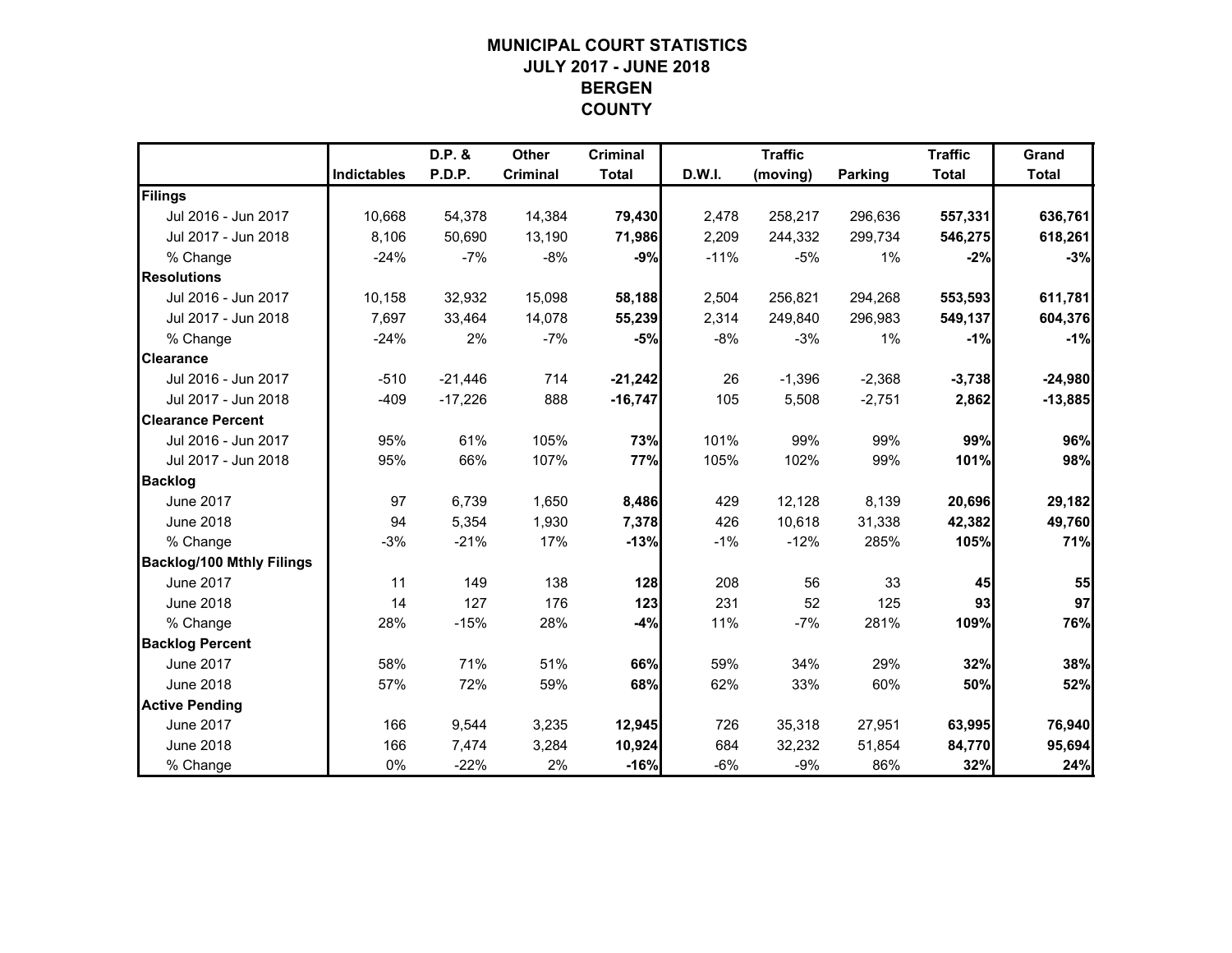# **MUNICIPAL COURT STATISTICSJULY 2017 - JUNE 2018 BURLINGTON COUNTY**

|                                  |                    | D.P. & | Other    | <b>Criminal</b> |        | <b>Traffic</b> |                | <b>Traffic</b> | Grand        |
|----------------------------------|--------------------|--------|----------|-----------------|--------|----------------|----------------|----------------|--------------|
|                                  | <b>Indictables</b> | P.D.P. | Criminal | <b>Total</b>    | D.W.I. | (moving)       | <b>Parking</b> | <b>Total</b>   | <b>Total</b> |
| Filings                          |                    |        |          |                 |        |                |                |                |              |
| Jul 2016 - Jun 2017              | 7,575              | 21,502 | 7,126    | 36,203          | 1,873  | 162,371        | 7,343          | 171,587        | 207,790      |
| Jul 2017 - Jun 2018              | 8,299              | 20,774 | 7,982    | 37,055          | 1,988  | 153,541        | 7,782          | 163,311        | 200,366      |
| % Change                         | 10%                | $-3%$  | 12%      | 2%              | 6%     | $-5%$          | 6%             | $-5%$          | $-4%$        |
| <b>Resolutions</b>               |                    |        |          |                 |        |                |                |                |              |
| Jul 2016 - Jun 2017              | 7,473              | 21,554 | 9,505    | 38,532          | 1.896  | 162,613        | 7,469          | 171,978        | 210,510      |
| Jul 2017 - Jun 2018              | 8,215              | 21,603 | 9,187    | 39,005          | 1,854  | 152,145        | 7,432          | 161,431        | 200,436      |
| % Change                         | 10%                | 0%     | $-3%$    | 1%              | $-2%$  | $-6%$          | 0%             | $-6%$          | $-5%$        |
| <b>Clearance</b>                 |                    |        |          |                 |        |                |                |                |              |
| Jul 2016 - Jun 2017              | $-102$             | 52     | 2,379    | 2,329           | 23     | 242            | 126            | 391            | 2,720        |
| Jul 2017 - Jun 2018              | $-84$              | 829    | 1,205    | 1,950           | $-134$ | $-1,396$       | $-350$         | $-1,880$       | 70           |
| <b>Clearance Percent</b>         |                    |        |          |                 |        |                |                |                |              |
| Jul 2016 - Jun 2017              | 99%                | 100%   | 133%     | 106%            | 101%   | 100%           | 102%           | 100%           | 101%         |
| Jul 2017 - Jun 2018              | 99%                | 104%   | 115%     | 105%            | 93%    | 99%            | 96%            | 99%            | 100%         |
| <b>Backlog</b>                   |                    |        |          |                 |        |                |                |                |              |
| <b>June 2017</b>                 | 3                  | 2,441  | 619      | 3,063           | 326    | 4,301          | 267            | 4,894          | 7,957        |
| <b>June 2018</b>                 | 4                  | 2,854  | 914      | 3,772           | 437    | 5,117          | 351            | 5,905          | 9,677        |
| % Change                         | 33%                | 17%    | 48%      | 23%             | 34%    | 19%            | 31%            | 21%            | 22%          |
| <b>Backlog/100 Mthly Filings</b> |                    |        |          |                 |        |                |                |                |              |
| <b>June 2017</b>                 | 0                  | 136    | 104      | 102             | 209    | 32             | 44             | 34             | 46           |
| <b>June 2018</b>                 | $\mathbf 1$        | 165    | 137      | $122$           | 264    | 40             | 54             | 43             | 58           |
| % Change                         | 22%                | 21%    | 32%      | 20%             | 26%    | 26%            | 24%            | 27%            | 26%          |
| <b>Backlog Percent</b>           |                    |        |          |                 |        |                |                |                |              |
| <b>June 2017</b>                 | 16%                | 57%    | 43%      | 53%             | 62%    | 28%            | 32%            | 29%            | 36%          |
| <b>June 2018</b>                 | 10%                | 59%    | 43%      | 54%             | 65%    | 31%            | 33%            | 32%            | 38%          |
| <b>Active Pending</b>            |                    |        |          |                 |        |                |                |                |              |
| <b>June 2017</b>                 | 19                 | 4,291  | 1,428    | 5,738           | 526    | 15,251         | 824            | 16,601         | 22,339       |
| <b>June 2018</b>                 | 40                 | 4,798  | 2,135    | 6,973           | 672    | 16,544         | 1,068          | 18,284         | 25,257       |
| % Change                         | 111%               | 12%    | 50%      | 22%             | 28%    | 8%             | 30%            | 10%            | 13%          |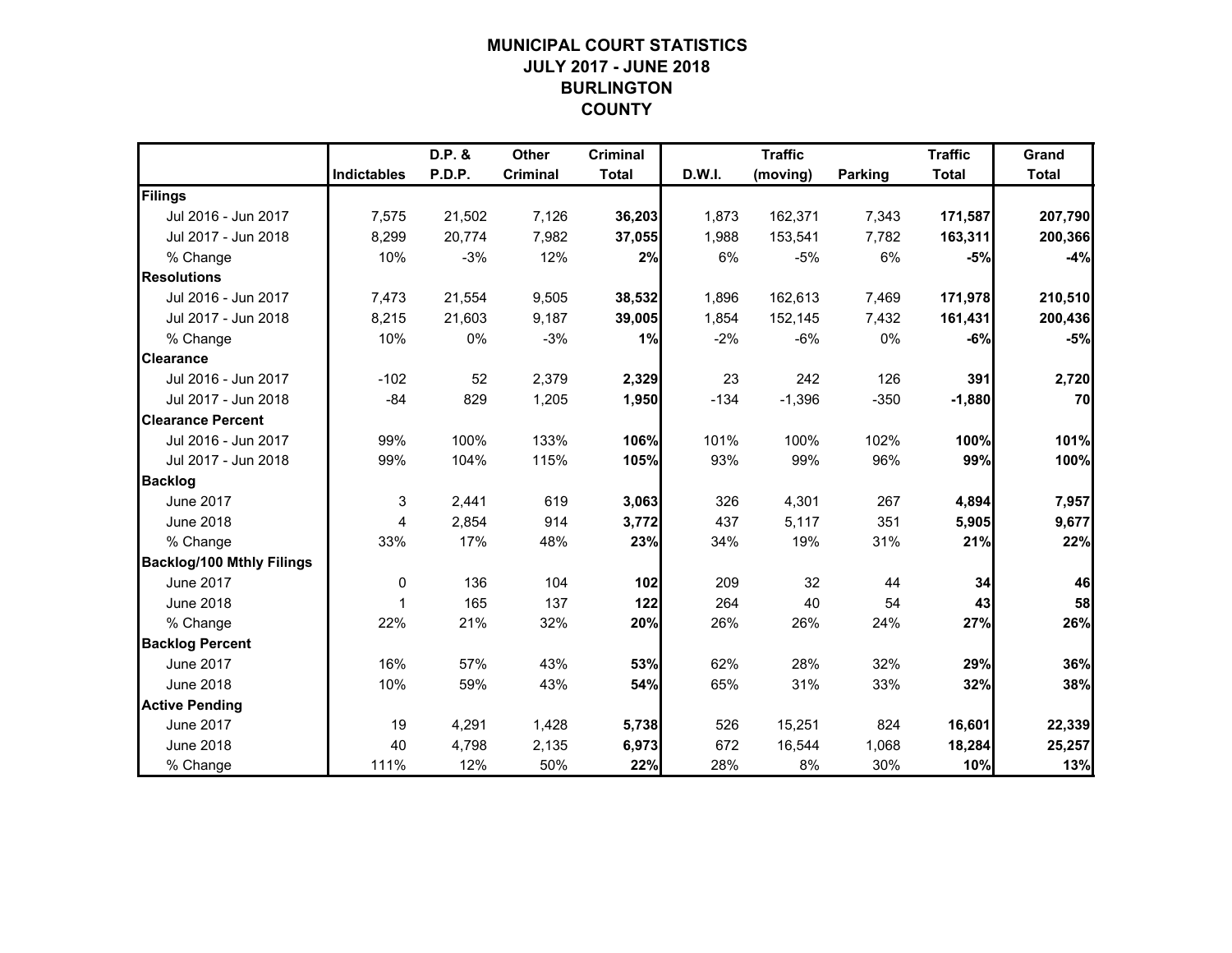# **MUNICIPAL COURT STATISTICSJULY 2017 - JUNE 2018 CAMDEN COUNTY**

|                                  |                    | D.P. &   | <b>Other</b>    | <b>Criminal</b> |        | <b>Traffic</b> |                | <b>Traffic</b> | Grand        |
|----------------------------------|--------------------|----------|-----------------|-----------------|--------|----------------|----------------|----------------|--------------|
|                                  | <b>Indictables</b> | P.D.P.   | <b>Criminal</b> | <b>Total</b>    | D.W.I. | (moving)       | <b>Parking</b> | <b>Total</b>   | <b>Total</b> |
| Filings                          |                    |          |                 |                 |        |                |                |                |              |
| Jul 2016 - Jun 2017              | 18,116             | 49,728   | 12,699          | 80,543          | 2,377  | 194,296        | 62,624         | 259,297        | 339,840      |
| Jul 2017 - Jun 2018              | 17,675             | 51,374   | 11,895          | 80,944          | 2,379  | 184,288        | 56,712         | 243,379        | 324,323      |
| % Change                         | $-2%$              | 3%       | $-6%$           | 0%              | 0%     | $-5%$          | $-9%$          | $-6%$          | $-5%$        |
| <b>Resolutions</b>               |                    |          |                 |                 |        |                |                |                |              |
| Jul 2016 - Jun 2017              | 17,638             | 47,301   | 18,479          | 83,418          | 2,352  | 195,856        | 62,801         | 261,009        | 344,427      |
| Jul 2017 - Jun 2018              | 17.312             | 51,916   | 18,811          | 88,039          | 2,423  | 187,489        | 55,855         | 245,767        | 333,806      |
| % Change                         | $-2%$              | 10%      | 2%              | 6%              | 3%     | $-4%$          | $-11%$         | $-6%$          | $-3%$        |
| <b>Clearance</b>                 |                    |          |                 |                 |        |                |                |                |              |
| Jul 2016 - Jun 2017              | $-478$             | $-2,427$ | 5,780           | 2,875           | $-25$  | 1,560          | 177            | 1,712          | 4,587        |
| Jul 2017 - Jun 2018              | $-363$             | 542      | 6,916           | 7,095           | 44     | 3,201          | $-857$         | 2,388          | 9,483        |
| <b>Clearance Percent</b>         |                    |          |                 |                 |        |                |                |                |              |
| Jul 2016 - Jun 2017              | 97%                | 95%      | 146%            | 104%            | 99%    | 101%           | 100%           | 101%           | 101%         |
| Jul 2017 - Jun 2018              | 98%                | 101%     | 158%            | 109%            | 102%   | 102%           | 98%            | 101%           | 103%         |
| <b>Backlog</b>                   |                    |          |                 |                 |        |                |                |                |              |
| <b>June 2017</b>                 | $\overline{c}$     | 2,504    | 582             | 3,088           | 299    | 3,539          | 955            | 4,793          | 7,881        |
| <b>June 2018</b>                 | 3                  | 2,558    | 729             | 3,290           | 330    | 3,633          | 1,049          | 5,012          | 8,302        |
| % Change                         | 50%                | 2%       | 25%             | 7%              | 10%    | 3%             | 10%            | 5%             | 5%           |
| <b>Backlog/100 Mthly Filings</b> |                    |          |                 |                 |        |                |                |                |              |
| <b>June 2017</b>                 | 0                  | 60       | 55              | 46              | 151    | 22             | 18             | 22             | 28           |
| <b>June 2018</b>                 | $\Omega$           | 60       | 74              | 49              | 166    | 24             | 22             | 25             | 31           |
| % Change                         | 54%                | $-1%$    | 34%             | 6%              | 10%    | 8%             | 21%            | 11%            | 10%          |
| <b>Backlog Percent</b>           |                    |          |                 |                 |        |                |                |                |              |
| <b>June 2017</b>                 | 4%                 | 41%      | 30%             | 38%             | 52%    | 20%            | 14%            | 19%            | 23%          |
| <b>June 2018</b>                 | 3%                 | 44%      | 42%             | 43%             | 55%    | 22%            | 19%            | 22%            | 28%          |
| <b>Active Pending</b>            |                    |          |                 |                 |        |                |                |                |              |
| <b>June 2017</b>                 | 56                 | 6,071    | 1,915           | 8,042           | 577    | 18,125         | 6,817          | 25,519         | 33,561       |
| <b>June 2018</b>                 | 88                 | 5,754    | 1,726           | 7,568           | 599    | 16,395         | 5,518          | 22,512         | 30,080       |
| % Change                         | 57%                | $-5%$    | $-10%$          | $-6%$           | 4%     | $-10%$         | $-19%$         | $-12%$         | $-10%$       |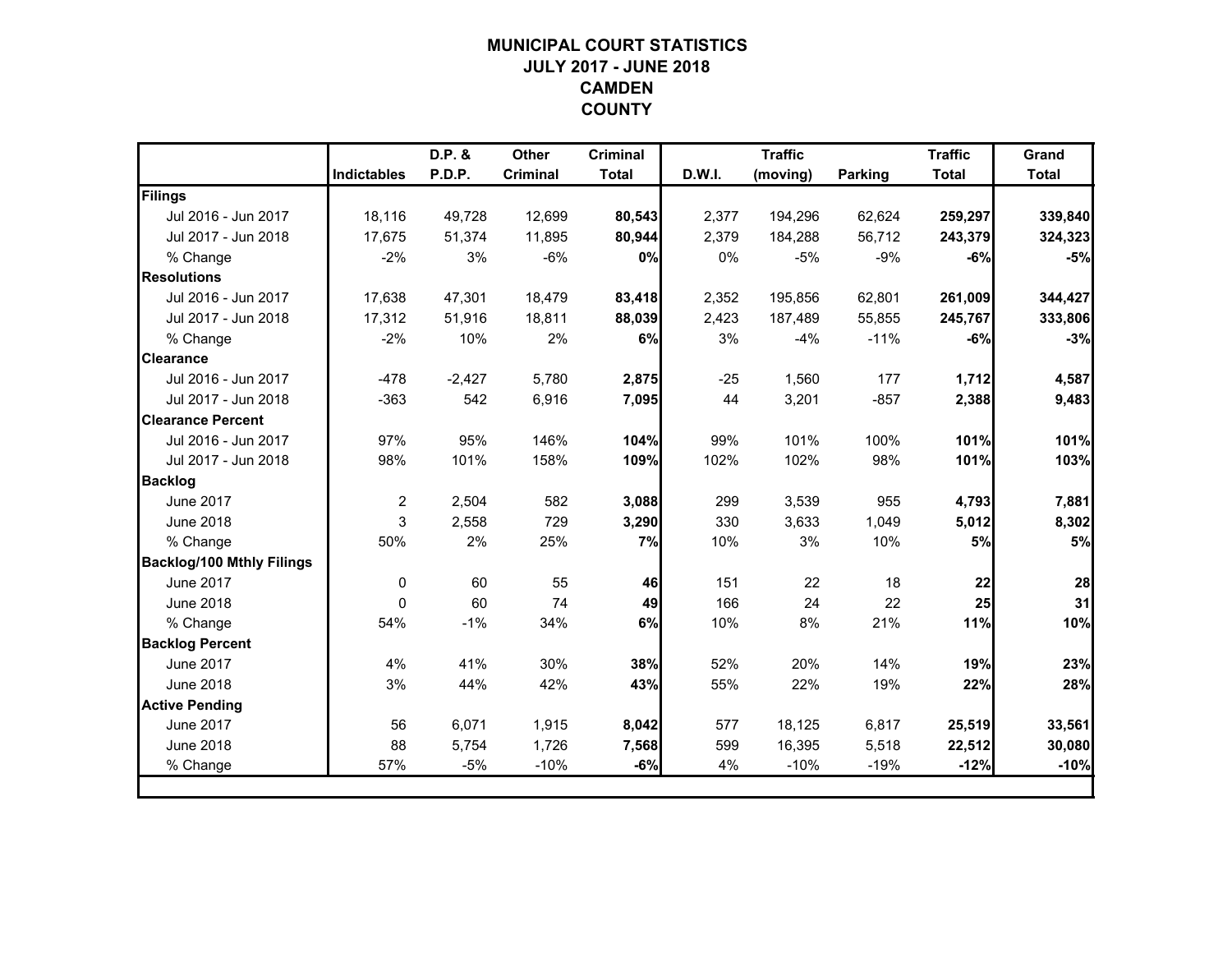## **MUNICIPAL COURT STATISTICSJULY 2017 - JUNE 2018 CAPE MAY COUNTY**

|                                  |                    | D.P. &   | <b>Other</b>    | <b>Criminal</b> |        | <b>Traffic</b> |         | <b>Traffic</b> | Grand        |
|----------------------------------|--------------------|----------|-----------------|-----------------|--------|----------------|---------|----------------|--------------|
|                                  | <b>Indictables</b> | P.D.P.   | <b>Criminal</b> | <b>Total</b>    | D.W.I. | (moving)       | Parking | <b>Total</b>   | <b>Total</b> |
| Filings                          |                    |          |                 |                 |        |                |         |                |              |
| Jul 2016 - Jun 2017              | 3,217              | 7,093    | 4,588           | 14,898          | 771    | 23,806         | 34,766  | 59,343         | 74,241       |
| Jul 2017 - Jun 2018              | 3,021              | 7,143    | 4,380           | 14,544          | 745    | 23,768         | 37,060  | 61,573         | 76,117       |
| % Change                         | $-6%$              | 1%       | $-5%$           | $-2%$           | $-3%$  | 0%             | 7%      | 4%             | 3%           |
| <b>Resolutions</b>               |                    |          |                 |                 |        |                |         |                |              |
| Jul 2016 - Jun 2017              | 3,174              | 5,997    | 5,710           | 14,881          | 772    | 23,979         | 34,009  | 58,760         | 73,641       |
| Jul 2017 - Jun 2018              | 2,985              | 6,183    | 5,353           | 14,521          | 751    | 23,533         | 36,562  | 60,846         | 75,367       |
| % Change                         | $-6%$              | 3%       | $-6%$           | $-2%$           | $-3%$  | $-2%$          | 8%      | 4%             | 2%           |
| <b>Clearance</b>                 |                    |          |                 |                 |        |                |         |                |              |
| Jul 2016 - Jun 2017              | $-43$              | $-1,096$ | 1,122           | $-17$           | 1      | 173            | $-757$  | $-583$         | $-600$       |
| Jul 2017 - Jun 2018              | $-36$              | $-960$   | 973             | $-23$           | 6      | $-235$         | $-498$  | $-727$         | $-750$       |
| <b>Clearance Percent</b>         |                    |          |                 |                 |        |                |         |                |              |
| Jul 2016 - Jun 2017              | 99%                | 85%      | 124%            | 100%            | 100%   | 101%           | 98%     | 99%            | 99%          |
| Jul 2017 - Jun 2018              | 99%                | 87%      | 122%            | 100%            | 101%   | 99%            | 99%     | 99%            | 99%          |
| <b>Backlog</b>                   |                    |          |                 |                 |        |                |         |                |              |
| <b>June 2017</b>                 | 6                  | 215      | 99              | 320             | 88     | 522            | 1,954   | 2,564          | 2,884        |
| <b>June 2018</b>                 | 9                  | 237      | 63              | 309             | 94     | 651            | 3,013   | 3,758          | 4,067        |
| % Change                         | 50%                | 10%      | $-36%$          | $-3%$           | 7%     | 25%            | 54%     | 47%            | 41%          |
| <b>Backlog/100 Mthly Filings</b> |                    |          |                 |                 |        |                |         |                |              |
| <b>June 2017</b>                 | $\overline{c}$     | 36       | 26              | 26              | 137    | 26             | 67      | 52             | 47           |
| <b>June 2018</b>                 | 4                  | 40       | 17              | 25              | 151    | 33             | 98      | 73             | 64           |
| % Change                         | 60%                | 9%       | $-33%$          | $-1%$           | 11%    | 25%            | 45%     | 41%            | 38%          |
| <b>Backlog Percent</b>           |                    |          |                 |                 |        |                |         |                |              |
| <b>June 2017</b>                 | 33%                | 25%      | 14%             | 21%             | 46%    | 21%            | 28%     | 27%            | 26%          |
| <b>June 2018</b>                 | 24%                | 30%      | 9%              | 20%             | 48%    | 24%            | 36%     | 33%            | 31%          |
| <b>Active Pending</b>            |                    |          |                 |                 |        |                |         |                |              |
| <b>June 2017</b>                 | 18                 | 856      | 683             | 1,557           | 193    | 2,506          | 6,878   | 9,577          | 11,134       |
| <b>June 2018</b>                 | 37                 | 802      | 707             | 1,546           | 195    | 2,755          | 8,435   | 11,385         | 12,931       |
| % Change                         | 106%               | $-6%$    | 4%              | $-1%$           | 1%     | 10%            | 23%     | 19%            | 16%          |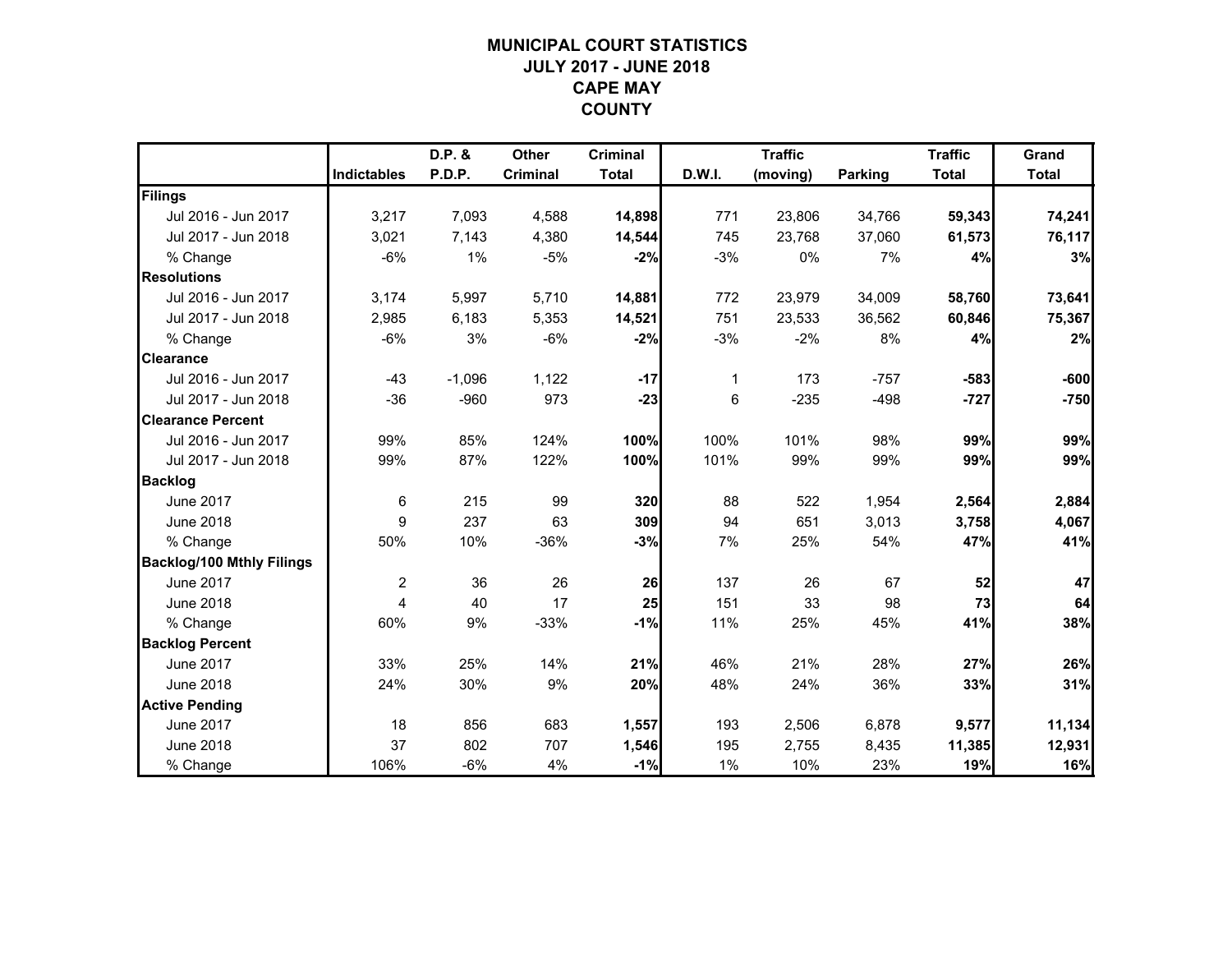# **MUNICIPAL COURT STATISTICSJULY 2017 - JUNE 2018 CUMBERLAND COUNTY**

|                                  |                    | D.P. &   | <b>Other</b> | <b>Criminal</b> |        | <b>Traffic</b> |                | <b>Traffic</b> | Grand        |
|----------------------------------|--------------------|----------|--------------|-----------------|--------|----------------|----------------|----------------|--------------|
|                                  | <b>Indictables</b> | P.D.P.   | Criminal     | <b>Total</b>    | D.W.I. | (moving)       | <b>Parking</b> | <b>Total</b>   | <b>Total</b> |
| Filings                          |                    |          |              |                 |        |                |                |                |              |
| Jul 2016 - Jun 2017              | 6,767              | 19,118   | 4,323        | 30,208          | 934    | 38,330         | 4,676          | 43,940         | 74,148       |
| Jul 2017 - Jun 2018              | 5,965              | 18,541   | 6,323        | 30,829          | 1,061  | 39,929         | 4,221          | 45,211         | 76,040       |
| % Change                         | $-12%$             | $-3%$    | 46%          | 2%              | 14%    | 4%             | $-10%$         | 3%             | 3%           |
| <b>Resolutions</b>               |                    |          |              |                 |        |                |                |                |              |
| Jul 2016 - Jun 2017              | 6,549              | 14,371   | 4,427        | 25,347          | 878    | 37,486         | 4,540          | 42,904         | 68,251       |
| Jul 2017 - Jun 2018              | 5,987              | 13,502   | 6,071        | 25,560          | 1,065  | 40,023         | 4,464          | 45,552         | 71,112       |
| % Change                         | $-9%$              | $-6%$    | 37%          | 1%              | 21%    | 7%             | $-2%$          | 6%             | 4%           |
| <b>Clearance</b>                 |                    |          |              |                 |        |                |                |                |              |
| Jul 2016 - Jun 2017              | $-218$             | $-4,747$ | 104          | $-4,861$        | $-56$  | $-844$         | $-136$         | $-1,036$       | $-5,897$     |
| Jul 2017 - Jun 2018              | 22                 | $-5,039$ | $-252$       | $-5,269$        | 4      | 94             | 243            | 341            | $-4,928$     |
| <b>Clearance Percent</b>         |                    |          |              |                 |        |                |                |                |              |
| Jul 2016 - Jun 2017              | 97%                | 75%      | 102%         | 84%             | 94%    | 98%            | 97%            | 98%            | 92%          |
| Jul 2017 - Jun 2018              | 100%               | 73%      | 96%          | 83%             | 100%   | 100%           | 106%           | 101%           | 94%          |
| <b>Backlog</b>                   |                    |          |              |                 |        |                |                |                |              |
| <b>June 2017</b>                 | 4                  | 670      | 360          | 1,034           | 179    | 1,508          | 189            | 1,876          | 2,910        |
| <b>June 2018</b>                 | 3                  | 666      | 726          | 1,395           | 189    | 1,517          | 97             | 1,803          | 3,198        |
| % Change                         | $-25%$             | $-1%$    | 102%         | 35%             | 6%     | 1%             | $-49%$         | $-4%$          | 10%          |
| <b>Backlog/100 Mthly Filings</b> |                    |          |              |                 |        |                |                |                |              |
| <b>June 2017</b>                 | $\mathbf 1$        | 42       | 100          | 41              | 230    | 47             | 49             | 51             | 47           |
| <b>June 2018</b>                 | $\overline{1}$     | 43       | 138          | 54              | 214    | 46             | 28             | 48             | 50           |
| % Change                         | $-15%$             | 2%       | 38%          | 32%             | $-7%$  | $-3%$          | $-43%$         | $-7%$          | 7%           |
| <b>Backlog Percent</b>           |                    |          |              |                 |        |                |                |                |              |
| <b>June 2017</b>                 | 5%                 | 42%      | 37%          | 39%             | 60%    | 32%            | 30%            | 33%            | 35%          |
| <b>June 2018</b>                 | 20%                | 43%      | 44%          | 43%             | 62%    | 32%            | 24%            | 33%            | 37%          |
| <b>Active Pending</b>            |                    |          |              |                 |        |                |                |                |              |
| <b>June 2017</b>                 | 76                 | 1,614    | 972          | 2,662           | 300    | 4,687          | 623            | 5,610          | 8,272        |
| <b>June 2018</b>                 | 15                 | 1,565    | 1,647        | 3,227           | 306    | 4,754          | 400            | 5,460          | 8,687        |
| % Change                         | $-80%$             | $-3%$    | 69%          | 21%             | 2%     | $1\%$          | $-36%$         | $-3%$          | 5%           |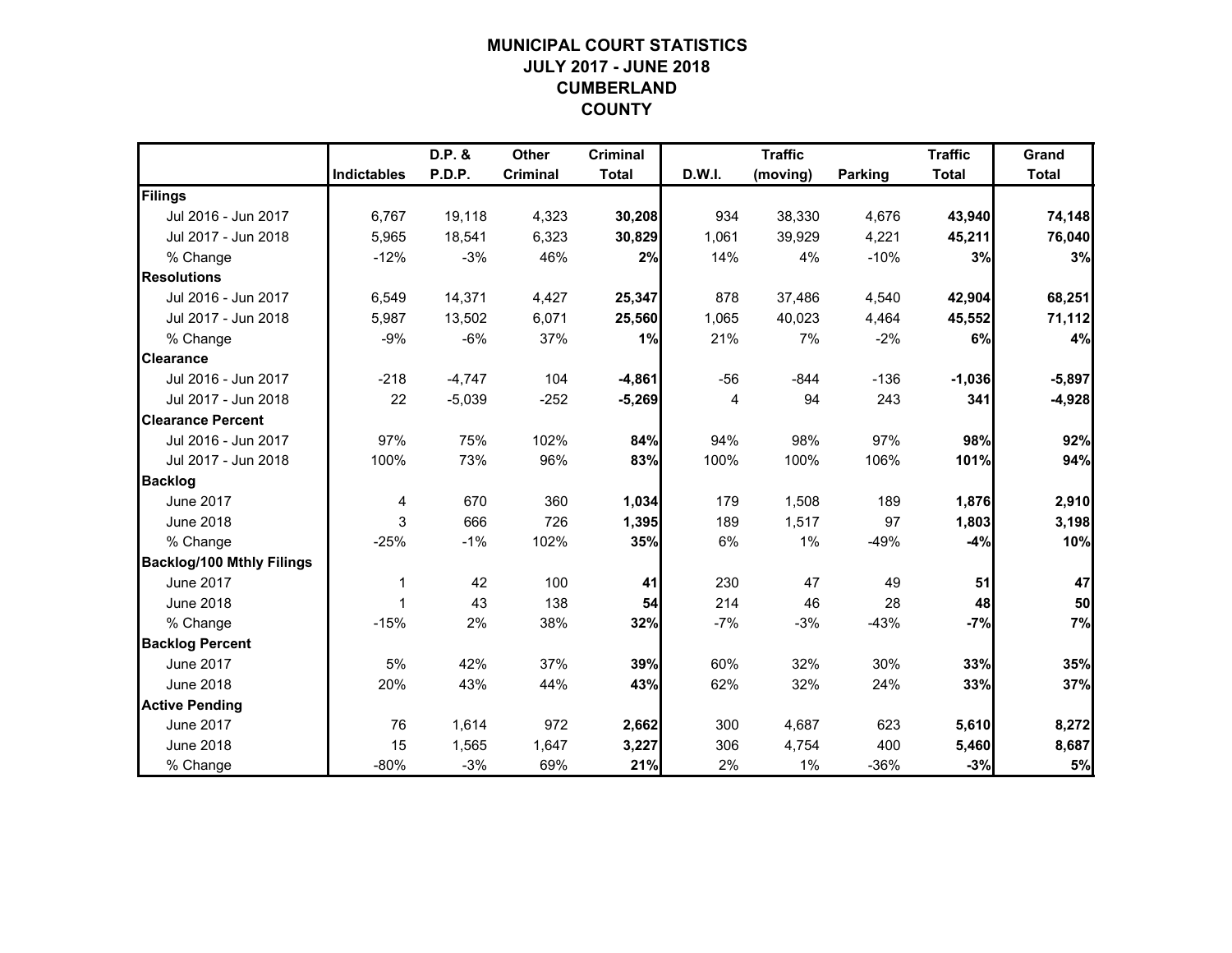## **MUNICIPAL COURT STATISTICSJULY 2017 - JUNE 2018 ESSEX COUNTY**

|                                  |                    | D.P. &   | Other    | <b>Criminal</b> |                | <b>Traffic</b> |                | <b>Traffic</b> | Grand        |
|----------------------------------|--------------------|----------|----------|-----------------|----------------|----------------|----------------|----------------|--------------|
|                                  | <b>Indictables</b> | P.D.P.   | Criminal | <b>Total</b>    | D.W.I.         | (moving)       | <b>Parking</b> | <b>Total</b>   | <b>Total</b> |
| Filings                          |                    |          |          |                 |                |                |                |                |              |
| Jul 2016 - Jun 2017              | 26,768             | 44,570   | 39,748   | 111,086         | 1,414          | 266,624        | 567,790        | 835,828        | 946,914      |
| Jul 2017 - Jun 2018              | 27,037             | 40,448   | 42,814   | 110,299         | 1,245          | 292,371        | 608,043        | 901,659        | 1,011,958    |
| % Change                         | 1%                 | $-9%$    | 8%       | $-1%$           | $-12%$         | 10%            | 7%             | 8%             | 7%           |
| <b>Resolutions</b>               |                    |          |          |                 |                |                |                |                |              |
| Jul 2016 - Jun 2017              | 25,902             | 39,946   | 39,471   | 105,319         | 1,416          | 260,975        | 569,749        | 832,140        | 937,459      |
| Jul 2017 - Jun 2018              | 26,970             | 35,165   | 37,439   | 99,574          | 1,251          | 292,481        | 611,365        | 905,097        | 1,004,671    |
| % Change                         | 4%                 | $-12%$   | $-5%$    | $-5%$           | $-12%$         | 12%            | 7%             | 9%             | 7%           |
| <b>Clearance</b>                 |                    |          |          |                 |                |                |                |                |              |
| Jul 2016 - Jun 2017              | $-866$             | $-4,624$ | $-277$   | $-5,767$        | $\overline{c}$ | $-5,649$       | 1,959          | $-3,688$       | $-9,455$     |
| Jul 2017 - Jun 2018              | $-67$              | $-5,283$ | $-5,375$ | $-10,725$       | 6              | 110            | 3,322          | 3,438          | $-7,287$     |
| <b>Clearance Percent</b>         |                    |          |          |                 |                |                |                |                |              |
| Jul 2016 - Jun 2017              | 97%                | 90%      | 99%      | 95%             | 100%           | 98%            | 100%           | 100%           | 99%          |
| Jul 2017 - Jun 2018              | 100%               | 87%      | 87%      | 90%             | 100%           | 100%           | 101%           | 100%           | 99%          |
| <b>Backlog</b>                   |                    |          |          |                 |                |                |                |                |              |
| June 2017                        | 21                 | 2,782    | 2,733    | 5,536           | 118            | 7,794          | 15,460         | 23,372         | 28,908       |
| <b>June 2018</b>                 | 19                 | 2,091    | 3,821    | 5,931           | 160            | 7,422          | 13,281         | 20,863         | 26,794       |
| % Change                         | $-10%$             | $-25%$   | 40%      | 7%              | 36%            | $-5%$          | $-14%$         | $-11%$         | $-7%$        |
| <b>Backlog/100 Mthly Filings</b> |                    |          |          |                 |                |                |                |                |              |
| <b>June 2017</b>                 | 1                  | 75       | 83       | 60              | 100            | 35             | 33             | 34             | 37           |
| <b>June 2018</b>                 | $\mathbf 1$        | 62       | 107      | 65              | 154            | 30             | 26             | 28             | 32           |
| % Change                         | $-10%$             | $-17%$   | 30%      | 8%              | 54%            | $-13%$         | $-20%$         | $-17%$         | $-13%$       |
| <b>Backlog Percent</b>           |                    |          |          |                 |                |                |                |                |              |
| <b>June 2017</b>                 | 16%                | 53%      | 45%      | 48%             | 43%            | 24%            | 24%            | 24%            | 27%          |
| <b>June 2018</b>                 | 18%                | 43%      | 48%      | 46%             | 56%            | 21%            | 21%            | 21%            | 24%          |
| <b>Active Pending</b>            |                    |          |          |                 |                |                |                |                |              |
| <b>June 2017</b>                 | 129                | 5,229    | 6,123    | 11,481          | 273            | 31.898         | 64,274         | 96,445         | 107,926      |
| <b>June 2018</b>                 | 105                | 4,911    | 7,904    | 12,920          | 288            | 34,618         | 63,405         | 98,311         | 111,231      |
| % Change                         | $-19%$             | -6%      | 29%      | 13%             | 5%             | 9%             | $-1%$          | 2%             | 3%           |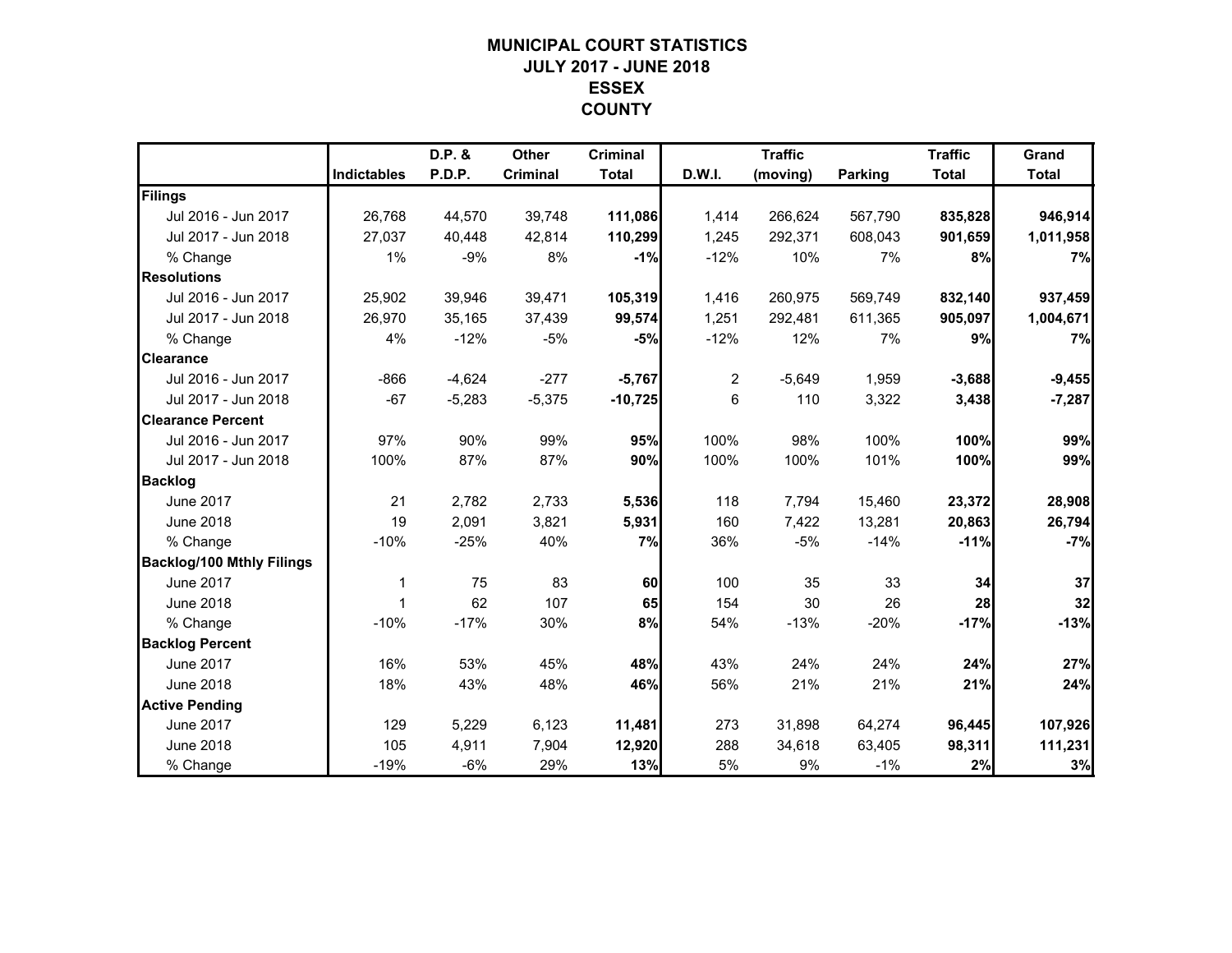# **MUNICIPAL COURT STATISTICSJULY 2017 - JUNE 2018 GLOUCESTER COUNTY**

|                                  |                    | D.P. & | <b>Other</b> | <b>Criminal</b> |        | <b>Traffic</b> |                | <b>Traffic</b> | Grand        |
|----------------------------------|--------------------|--------|--------------|-----------------|--------|----------------|----------------|----------------|--------------|
|                                  | <b>Indictables</b> | P.D.P. | Criminal     | <b>Total</b>    | D.W.I. | (moving)       | <b>Parking</b> | <b>Total</b>   | <b>Total</b> |
| Filings                          |                    |        |              |                 |        |                |                |                |              |
| Jul 2016 - Jun 2017              | 7,039              | 24,780 | 5,155        | 36,974          | 1,267  | 83,346         | 8,121          | 92,734         | 129,708      |
| Jul 2017 - Jun 2018              | 6,258              | 26,602 | 5,157        | 38,017          | 1,306  | 82,465         | 9,297          | 93,068         | 131,085      |
| % Change                         | $-11%$             | 7%     | 0%           | 3%              | 3%     | $-1%$          | 14%            | 0%             | 1%           |
| <b>Resolutions</b>               |                    |        |              |                 |        |                |                |                |              |
| Jul 2016 - Jun 2017              | 6,971              | 25,580 | 6,672        | 39,223          | 1,268  | 83,922         | 8,294          | 93,484         | 132,707      |
| Jul 2017 - Jun 2018              | 6,193              | 28,005 | 6,983        | 41,181          | 1,282  | 81,843         | 9,130          | 92,255         | 133,436      |
| % Change                         | $-11%$             | 9%     | 5%           | 5%              | 1%     | $-2%$          | 10%            | $-1%$          | 1%           |
| <b>Clearance</b>                 |                    |        |              |                 |        |                |                |                |              |
| Jul 2016 - Jun 2017              | $-68$              | 800    | 1,517        | 2,249           | 1      | 576            | 173            | 750            | 2,999        |
| Jul 2017 - Jun 2018              | $-65$              | 1,403  | 1,826        | 3,164           | $-24$  | $-622$         | $-167$         | $-813$         | 2,351        |
| <b>Clearance Percent</b>         |                    |        |              |                 |        |                |                |                |              |
| Jul 2016 - Jun 2017              | 99%                | 103%   | 129%         | 106%            | 100%   | 101%           | 102%           | 101%           | 102%         |
| Jul 2017 - Jun 2018              | 99%                | 105%   | 135%         | 108%            | 98%    | 99%            | 98%            | 99%            | 102%         |
| <b>Backlog</b>                   |                    |        |              |                 |        |                |                |                |              |
| <b>June 2017</b>                 | 1                  | 1,733  | 558          | 2,292           | 220    | 2,996          | 208            | 3,424          | 5,716        |
| <b>June 2018</b>                 | 10                 | 2,217  | 452          | 2,679           | 235    | 3,477          | 301            | 4,013          | 6,692        |
| % Change                         | 900%               | 28%    | $-19%$       | 17%             | 7%     | 16%            | 45%            | 17%            | 17%          |
| <b>Backlog/100 Mthly Filings</b> |                    |        |              |                 |        |                |                |                |              |
| <b>June 2017</b>                 | $\mathbf 0$        | 84     | 130          | 74              | 208    | 43             | 31             | 44             | 53           |
| <b>June 2018</b>                 | $\overline{2}$     | 100    | 105          | 85              | 216    | 51             | 39             | 52             | 61           |
| % Change                         | 1025%              | 19%    | $-19%$       | 14%             | 4%     | 17%            | 26%            | 17%            | 16%          |
| <b>Backlog Percent</b>           |                    |        |              |                 |        |                |                |                |              |
| <b>June 2017</b>                 | 5%                 | 48%    | 45%          | 47%             | 65%    | 33%            | 34%            | 34%            | 38%          |
| <b>June 2018</b>                 | 23%                | 56%    | 44%          | 53%             | 64%    | 35%            | 39%            | 36%            | 41%          |
| <b>Active Pending</b>            |                    |        |              |                 |        |                |                |                |              |
| <b>June 2017</b>                 | 22                 | 3,646  | 1,240        | 4,908           | 339    | 9,205          | 615            | 10,159         | 15,067       |
| <b>June 2018</b>                 | 44                 | 3,989  | 1,032        | 5,065           | 366    | 10,041         | 763            | 11,170         | 16,235       |
| % Change                         | 100%               | 9%     | $-17%$       | 3%              | 8%     | 9%             | 24%            | 10%            | 8%           |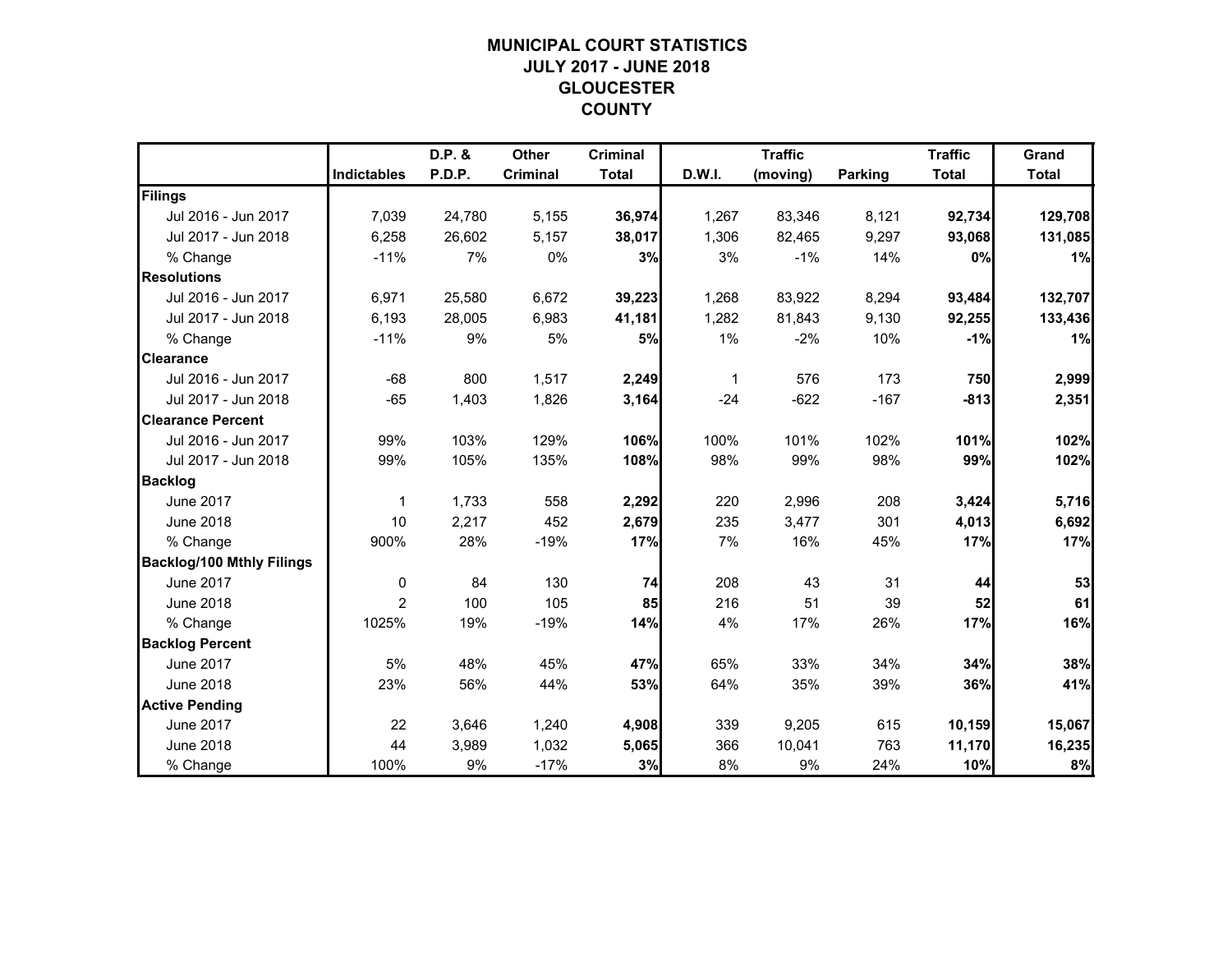# **MUNICIPAL COURT STATISTICSJULY 2017 - JUNE 2018 HUDSON COUNTY**

|                                  |                    | D.P. &   | Other    | <b>Criminal</b> |        | <b>Traffic</b> |                | <b>Traffic</b> | Grand        |
|----------------------------------|--------------------|----------|----------|-----------------|--------|----------------|----------------|----------------|--------------|
|                                  | <b>Indictables</b> | P.D.P.   | Criminal | <b>Total</b>    | D.W.I. | (moving)       | <b>Parking</b> | <b>Total</b>   | <b>Total</b> |
| Filings                          |                    |          |          |                 |        |                |                |                |              |
| Jul 2016 - Jun 2017              | 17,851             | 28,298   | 26,306   | 72,455          | 1,301  | 147,567        | 888,413        | 1,037,281      | 1,109,736    |
| Jul 2017 - Jun 2018              | 16,571             | 27.865   | 31,490   | 75,926          | 1,209  | 138,339        | 910,226        | 1,049,774      | 1,125,700    |
| % Change                         | $-7%$              | $-2%$    | 20%      | 5%              | $-7%$  | $-6%$          | 2%             | 1%             | 1%           |
| <b>Resolutions</b>               |                    |          |          |                 |        |                |                |                |              |
| Jul 2016 - Jun 2017              | 16,634             | 24,068   | 27,734   | 68,436          | 1,284  | 147,085        | 896,204        | 1,044,573      | 1,113,009    |
| Jul 2017 - Jun 2018              | 15,960             | 25,791   | 28,741   | 70,492          | 1,218  | 138,208        | 912,723        | 1,052,149      | 1,122,641    |
| % Change                         | $-4%$              | 7%       | 4%       | 3%              | $-5%$  | $-6%$          | 2%             | 1%             | 1%           |
| <b>Clearance</b>                 |                    |          |          |                 |        |                |                |                |              |
| Jul 2016 - Jun 2017              | $-1,217$           | $-4,230$ | 1,428    | $-4,019$        | $-17$  | $-482$         | 7,791          | 7,292          | 3,273        |
| Jul 2017 - Jun 2018              | $-611$             | $-2,074$ | $-2,749$ | $-5,434$        | 9      | $-131$         | 2,497          | 2,375          | $-3,059$     |
| <b>Clearance Percent</b>         |                    |          |          |                 |        |                |                |                |              |
| Jul 2016 - Jun 2017              | 93%                | 85%      | 105%     | 94%             | 99%    | 100%           | 101%           | 101%           | 100%         |
| Jul 2017 - Jun 2018              | 96%                | 93%      | 91%      | 93%             | 101%   | 100%           | 100%           | 100%           | 100%         |
| <b>Backlog</b>                   |                    |          |          |                 |        |                |                |                |              |
| <b>June 2017</b>                 | 13                 | 2,896    | 1,844    | 4,753           | 94     | 4,414          | 17,182         | 21,690         | 26,443       |
| <b>June 2018</b>                 | 10                 | 1,946    | 2,133    | 4,089           | 112    | 5,827          | 25,145         | 31,084         | 35,173       |
| % Change                         | $-23%$             | $-33%$   | 16%      | $-14%$          | 19%    | 32%            | 46%            | 43%            | 33%          |
| <b>Backlog/100 Mthly Filings</b> |                    |          |          |                 |        |                |                |                |              |
| <b>June 2017</b>                 | 1                  | 123      | 84       | 79              | 87     | 36             | 23             | 25             | 29           |
| <b>June 2018</b>                 | $\mathbf 1$        | 84       | 81       | 65              | 111    | 51             | 33             | 36             | 37           |
| % Change                         | $-17%$             | $-32%$   | $-3%$    | $-18%$          | 28%    | 41%            | 43%            | 42%            | 31%          |
| <b>Backlog Percent</b>           |                    |          |          |                 |        |                |                |                |              |
| <b>June 2017</b>                 | 13%                | 60%      | 43%      | 51%             | 41%    | 15%            | 19%            | 18%            | 20%          |
| <b>June 2018</b>                 | 20%                | 54%      | 38%      | 44%             | 47%    | 20%            | 25%            | 24%            | 25%          |
| <b>Active Pending</b>            |                    |          |          |                 |        |                |                |                |              |
| <b>June 2017</b>                 | 98                 | 4,851    | 4,288    | 9,237           | 227    | 29,623         | 91,883         | 121,733        | 130,970      |
| <b>June 2018</b>                 | 51                 | 3,622    | 5,665    | 9,338           | 239    | 29,870         | 99,794         | 129,903        | 139,241      |
| % Change                         | $-48%$             | $-25%$   | 32%      | 1%              | 5%     | $1\%$          | 9%             | 7%             | 6%           |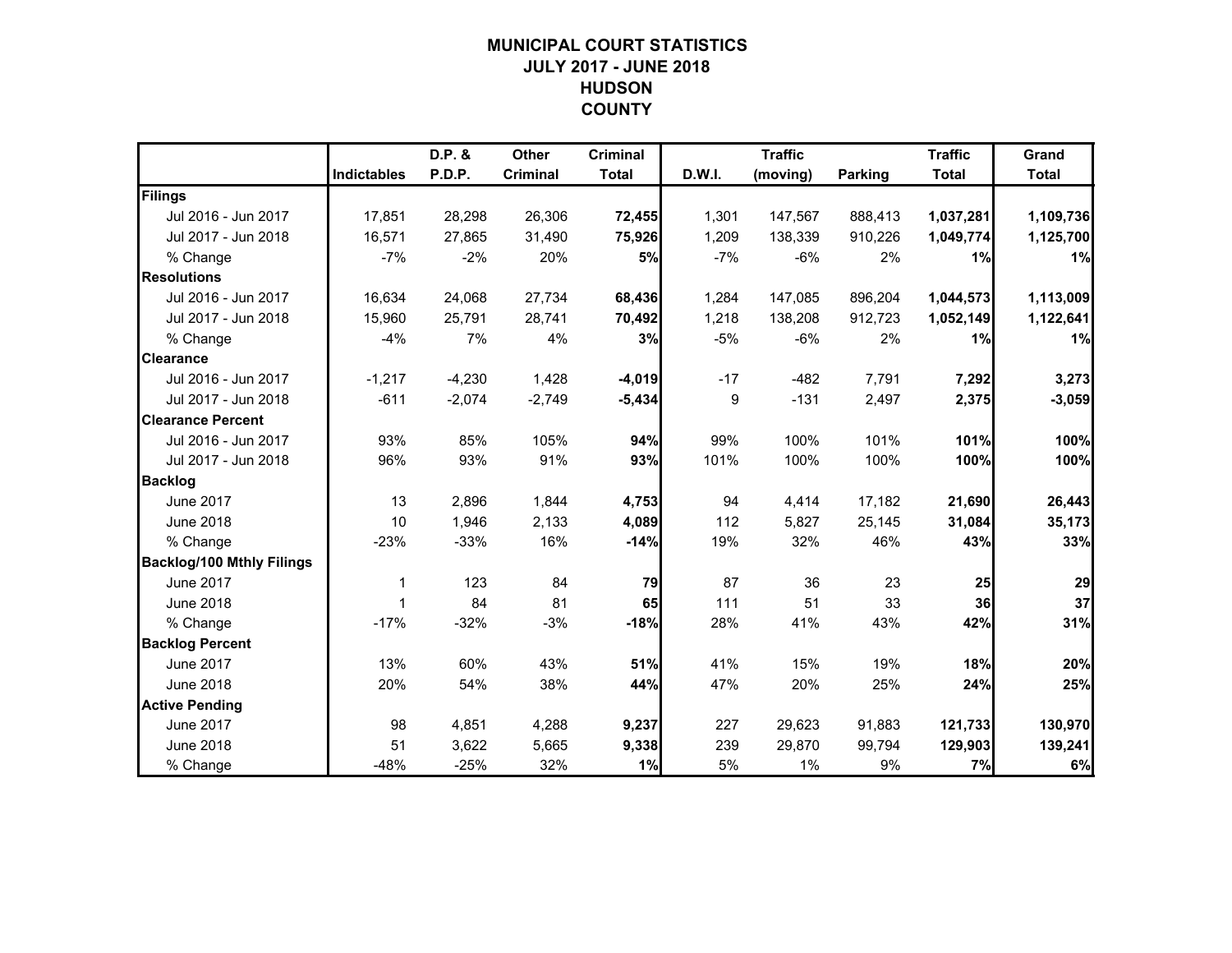# **MUNICIPAL COURT STATISTICSJULY 2017 - JUNE 2018 HUNTERDON COUNTY**

|                                  |             | D.P. &   | <b>Other</b>    | <b>Criminal</b> |        | <b>Traffic</b> |                | <b>Traffic</b> | Grand        |
|----------------------------------|-------------|----------|-----------------|-----------------|--------|----------------|----------------|----------------|--------------|
|                                  | Indictables | P.D.P.   | <b>Criminal</b> | <b>Total</b>    | D.W.I. | (moving)       | <b>Parking</b> | <b>Total</b>   | <b>Total</b> |
| Filings                          |             |          |                 |                 |        |                |                |                |              |
| Jul 2016 - Jun 2017              | 1,557       | 4,530    | 1,781           | 7,868           | 627    | 43,497         | 4,967          | 49,091         | 56,959       |
| Jul 2017 - Jun 2018              | 1,198       | 4,913    | 1,678           | 7,789           | 596    | 45,268         | 4,957          | 50,821         | 58,610       |
| % Change                         | $-23%$      | 8%       | $-6%$           | $-1%$           | $-5%$  | 4%             | 0%             | 4%             | 3%           |
| <b>Resolutions</b>               |             |          |                 |                 |        |                |                |                |              |
| Jul 2016 - Jun 2017              | 1,530       | 3,269    | 1,964           | 6,763           | 637    | 43,268         | 5,108          | 49,013         | 55,776       |
| Jul 2017 - Jun 2018              | 1,173       | 3,527    | 1,654           | 6,354           | 573    | 45,173         | 4,854          | 50,600         | 56,954       |
| % Change                         | $-23%$      | 8%       | $-16%$          | $-6%$           | $-10%$ | 4%             | $-5%$          | 3%             | 2%           |
| <b>Clearance</b>                 |             |          |                 |                 |        |                |                |                |              |
| Jul 2016 - Jun 2017              | $-27$       | $-1,261$ | 183             | $-1,105$        | 10     | $-229$         | 141            | $-78$          | $-1,183$     |
| Jul 2017 - Jun 2018              | $-25$       | $-1,386$ | $-24$           | $-1,435$        | $-23$  | $-95$          | $-103$         | $-221$         | $-1,656$     |
| <b>Clearance Percent</b>         |             |          |                 |                 |        |                |                |                |              |
| Jul 2016 - Jun 2017              | 98%         | 72%      | 110%            | 86%             | 102%   | 99%            | 103%           | 100%           | 98%          |
| Jul 2017 - Jun 2018              | 98%         | 72%      | 99%             | 82%             | 96%    | 100%           | 98%            | 100%           | 97%          |
| <b>Backlog</b>                   |             |          |                 |                 |        |                |                |                |              |
| <b>June 2017</b>                 | 1           | 819      | 288             | 1,108           | 130    | 1,774          | 146            | 2,050          | 3,158        |
| <b>June 2018</b>                 | 4           | 896      | 170             | 1,070           | 156    | 1,882          | 138            | 2,176          | 3,246        |
| % Change                         | 300%        | 9%       | $-41%$          | $-3%$           | 20%    | 6%             | $-5%$          | 6%             | 3%           |
| <b>Backlog/100 Mthly Filings</b> |             |          |                 |                 |        |                |                |                |              |
| <b>June 2017</b>                 | 1           | 217      | 194             | 169             | 249    | 49             | 35             | 50             | 67           |
| <b>June 2018</b>                 | 4           | 219      | 122             | 165             | 314    | 50             | 33             | 51             | 66           |
| % Change                         | 420%        | 1%       | $-37%$          | $-2%$           | 26%    | 2%             | $-5%$          | 3%             | 0%           |
| <b>Backlog Percent</b>           |             |          |                 |                 |        |                |                |                |              |
| <b>June 2017</b>                 | 17%         | 67%      | 69%             | 67%             | 64%    | 35%            | 35%            | 36%            | 43%          |
| <b>June 2018</b>                 | 31%         | 71%      | 45%             | 65%             | 69%    | 37%            | 27%            | 38%            | 44%          |
| <b>Active Pending</b>            |             |          |                 |                 |        |                |                |                |              |
| <b>June 2017</b>                 | 6           | 1,230    | 416             | 1,652           | 203    | 5,104          | 412            | 5,719          | 7,371        |
| <b>June 2018</b>                 | 13          | 1,261    | 382             | 1,656           | 227    | 5,068          | 507            | 5,802          | 7,458        |
| % Change                         | 117%        | 3%       | $-8%$           | 0%              | 12%    | $-1%$          | 23%            | 1%             | 1%           |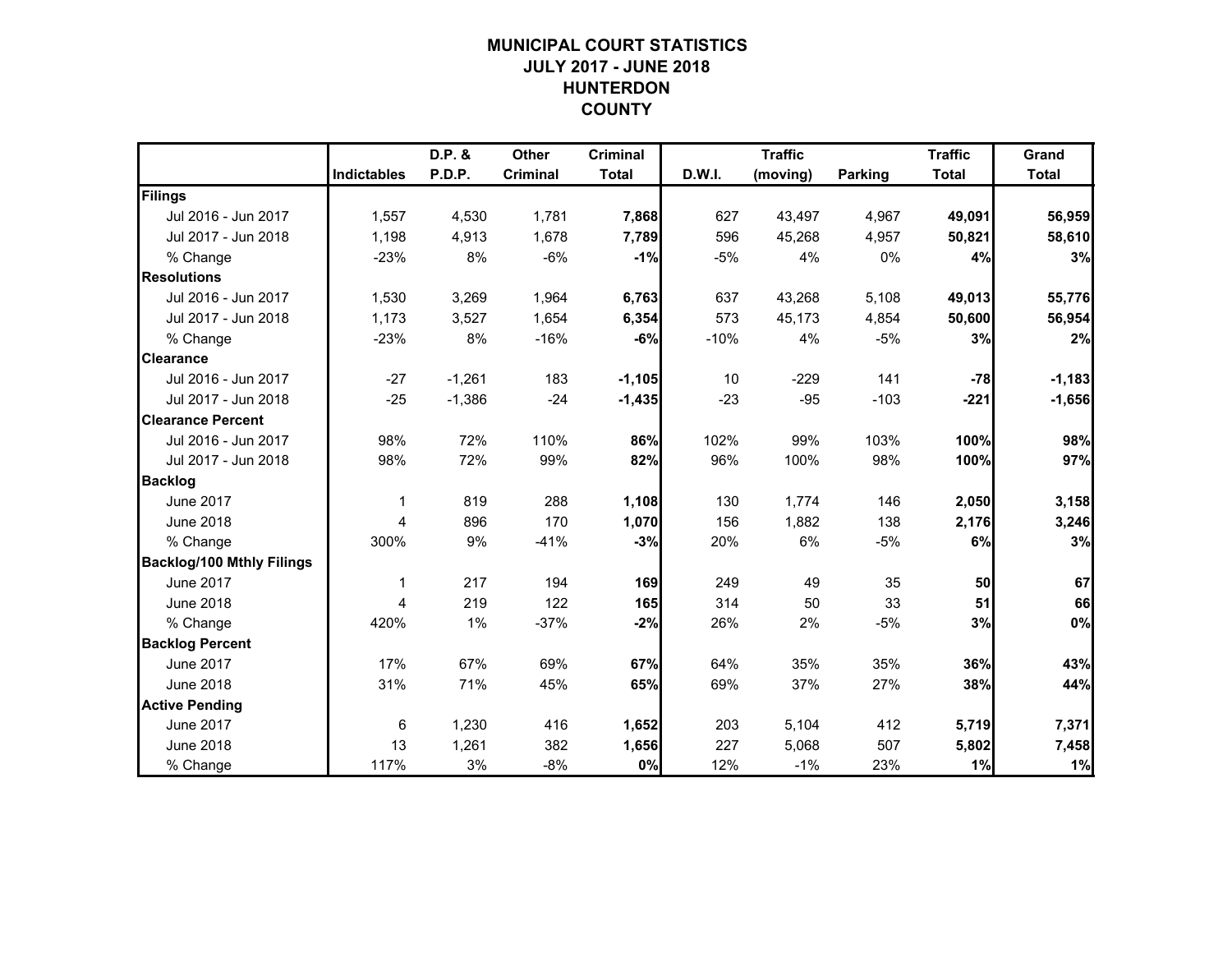# **MUNICIPAL COURT STATISTICSJULY 2017 - JUNE 2018 MERCER COUNTY**

|                                  |                    | D.P. & | <b>Other</b> | <b>Criminal</b> |        | <b>Traffic</b> |                | <b>Traffic</b> | Grand        |
|----------------------------------|--------------------|--------|--------------|-----------------|--------|----------------|----------------|----------------|--------------|
|                                  | <b>Indictables</b> | P.D.P. | Criminal     | <b>Total</b>    | D.W.I. | (moving)       | <b>Parking</b> | <b>Total</b>   | <b>Total</b> |
| Filings                          |                    |        |              |                 |        |                |                |                |              |
| Jul 2016 - Jun 2017              | 10,266             | 19,368 | 7,082        | 36,716          | 1,335  | 108,393        | 64,583         | 174,311        | 211,027      |
| Jul 2017 - Jun 2018              | 10,541             | 20,983 | 7,283        | 38,807          | 1,371  | 104,068        | 63,403         | 168,842        | 207,649      |
| % Change                         | 3%                 | 8%     | 3%           | 6%              | 3%     | $-4%$          | $-2%$          | $-3%$          | $-2%$        |
| <b>Resolutions</b>               |                    |        |              |                 |        |                |                |                |              |
| Jul 2016 - Jun 2017              | 9,800              | 19,102 | 7,877        | 36,779          | 1,399  | 106,928        | 62,983         | 171,310        | 208,089      |
| Jul 2017 - Jun 2018              | 10,318             | 21,357 | 7,847        | 39,522          | 1,309  | 104,445        | 64,515         | 170,269        | 209,791      |
| % Change                         | 5%                 | 12%    | 0%           | 7%              | $-6%$  | $-2%$          | 2%             | $-1%$          | 1%           |
| <b>Clearance</b>                 |                    |        |              |                 |        |                |                |                |              |
| Jul 2016 - Jun 2017              | $-466$             | $-266$ | 795          | 63              | 64     | $-1,465$       | $-1,600$       | $-3,001$       | $-2,938$     |
| Jul 2017 - Jun 2018              | $-223$             | 374    | 564          | 715             | $-62$  | 377            | 1,112          | 1,427          | 2,142        |
| <b>Clearance Percent</b>         |                    |        |              |                 |        |                |                |                |              |
| Jul 2016 - Jun 2017              | 95%                | 99%    | 111%         | 100%            | 105%   | 99%            | 98%            | 98%            | 99%          |
| Jul 2017 - Jun 2018              | 98%                | 102%   | 108%         | 102%            | 95%    | 100%           | 102%           | 101%           | 101%         |
| <b>Backlog</b>                   |                    |        |              |                 |        |                |                |                |              |
| <b>June 2017</b>                 | 42                 | 5,497  | 4,307        | 9,846           | 256    | 7,388          | 4,791          | 12,435         | 22,281       |
| <b>June 2018</b>                 | 57                 | 6,037  | 4,363        | 10,457          | 372    | 8,348          | 3,759          | 12,479         | 22,936       |
| % Change                         | 36%                | 10%    | 1%           | 6%              | 45%    | 13%            | $-22%$         | 0%             | 3%           |
| <b>Backlog/100 Mthly Filings</b> |                    |        |              |                 |        |                |                |                |              |
| <b>June 2017</b>                 | 5                  | 341    | 730          | 322             | 230    | 82             | 89             | 86             | 127          |
| <b>June 2018</b>                 | 6                  | 345    | 719          | 323             | 326    | 96             | 71             | 89             | 133          |
| % Change                         | 32%                | 1%     | $-1%$        | 0%              | 41%    | 18%            | $-20%$         | 4%             | 5%           |
| <b>Backlog Percent</b>           |                    |        |              |                 |        |                |                |                |              |
| <b>June 2017</b>                 | 41%                | 77%    | 89%          | 81%             | 58%    | 42%            | 46%            | 44%            | 55%          |
| <b>June 2018</b>                 | 66%                | 78%    | 81%          | 79%             | 70%    | 47%            | 44%            | 47%            | 57%          |
| <b>Active Pending</b>            |                    |        |              |                 |        |                |                |                |              |
| <b>June 2017</b>                 | 103                | 7,159  | 4,865        | 12,127          | 438    | 17,644         | 10,310         | 28,392         | 40,519       |
| <b>June 2018</b>                 | 87                 | 7,701  | 5,380        | 13,168          | 532    | 17,677         | 8,534          | 26,743         | 39,911       |
| % Change                         | $-16%$             | 8%     | 11%          | 9%              | 21%    | 0%             | $-17%$         | $-6%$          | $-2%$        |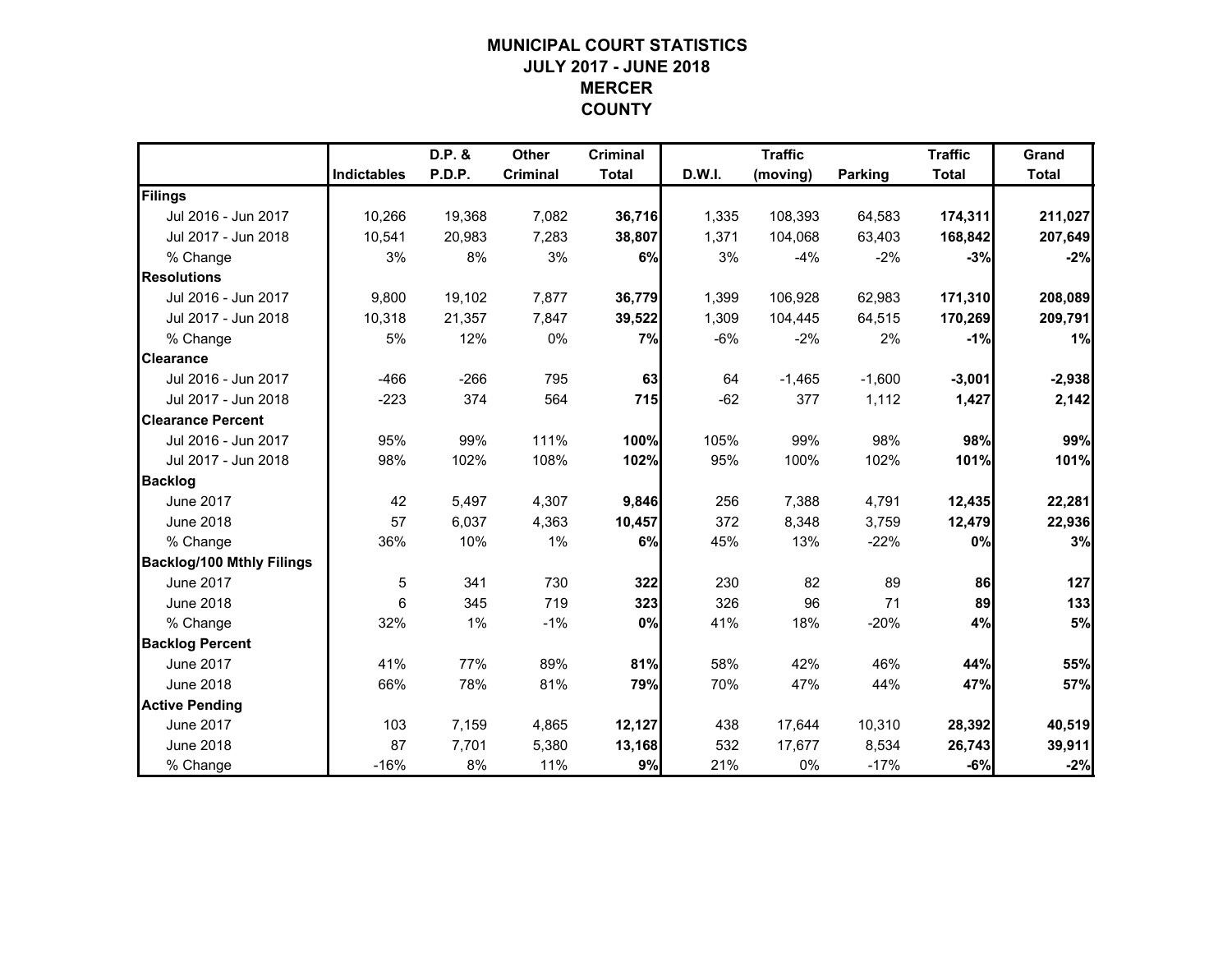# **MUNICIPAL COURT STATISTICSJULY 2017 - JUNE 2018 MIDDLESEX COUNTY**

|                                  |                    | D.P. &   | <b>Other</b> | <b>Criminal</b> |        | <b>Traffic</b> |                | <b>Traffic</b> | Grand        |
|----------------------------------|--------------------|----------|--------------|-----------------|--------|----------------|----------------|----------------|--------------|
|                                  | <b>Indictables</b> | P.D.P.   | Criminal     | <b>Total</b>    | D.W.I. | (moving)       | <b>Parking</b> | <b>Total</b>   | <b>Total</b> |
| Filings                          |                    |          |              |                 |        |                |                |                |              |
| Jul 2016 - Jun 2017              | 11,894             | 31,090   | 15,846       | 58,830          | 2,627  | 231,888        | 126,896        | 361,411        | 420,241      |
| Jul 2017 - Jun 2018              | 11,276             | 31,190   | 14,591       | 57,057          | 2,400  | 226,991        | 133,487        | 362,878        | 419,935      |
| % Change                         | $-5%$              | 0%       | $-8%$        | $-3%$           | $-9%$  | $-2%$          | 5%             | 0%             | 0%           |
| <b>Resolutions</b>               |                    |          |              |                 |        |                |                |                |              |
| Jul 2016 - Jun 2017              | 11,260             | 26,996   | 16,683       | 54,939          | 2,625  | 227,553        | 128,417        | 358,595        | 413,534      |
| Jul 2017 - Jun 2018              | 10,909             | 26,950   | 15,494       | 53,353          | 2,445  | 232,015        | 136,080        | 370,540        | 423,893      |
| % Change                         | $-3%$              | 0%       | $-7%$        | $-3%$           | $-7%$  | 2%             | 6%             | 3%             | 3%           |
| <b>Clearance</b>                 |                    |          |              |                 |        |                |                |                |              |
| Jul 2016 - Jun 2017              | $-634$             | $-4,094$ | 837          | $-3,891$        | $-2$   | $-4,335$       | 1,521          | $-2,816$       | $-6,707$     |
| Jul 2017 - Jun 2018              | $-367$             | $-4,240$ | 903          | $-3,704$        | 45     | 5,024          | 2,593          | 7,662          | 3,958        |
| <b>Clearance Percent</b>         |                    |          |              |                 |        |                |                |                |              |
| Jul 2016 - Jun 2017              | 95%                | 87%      | 105%         | 93%             | 100%   | 98%            | 101%           | 99%            | 98%          |
| Jul 2017 - Jun 2018              | 97%                | 86%      | 106%         | 94%             | 102%   | 102%           | 102%           | 102%           | 101%         |
| <b>Backlog</b>                   |                    |          |              |                 |        |                |                |                |              |
| <b>June 2017</b>                 | 51                 | 5,016    | 1,560        | 6,627           | 373    | 12,838         | 10,907         | 24,118         | 30,745       |
| <b>June 2018</b>                 | 62                 | 4,724    | 1,678        | 6,464           | 394    | 11,078         | 9,924          | 21,396         | 27,860       |
| % Change                         | 22%                | $-6%$    | 8%           | $-2%$           | 6%     | $-14%$         | $-9%$          | $-11%$         | $-9%$        |
| <b>Backlog/100 Mthly Filings</b> |                    |          |              |                 |        |                |                |                |              |
| <b>June 2017</b>                 | $\sqrt{5}$         | 194      | 118          | 135             | 170    | 66             | 103            | 80             | 88           |
| <b>June 2018</b>                 | 7                  | 182      | 138          | 136             | 197    | 59             | 89             | 71             | 80           |
| % Change                         | 28%                | $-6%$    | 17%          | 1%              | 16%    | $-12%$         | $-14%$         | $-12%$         | $-9%$        |
| <b>Backlog Percent</b>           |                    |          |              |                 |        |                |                |                |              |
| <b>June 2017</b>                 | 34%                | 72%      | 52%          | 65%             | 53%    | 39%            | 51%            | 44%            | 47%          |
| <b>June 2018</b>                 | 47%                | 71%      | 58%          | 66%             | 61%    | 40%            | 53%            | 45%            | 49%          |
| <b>Active Pending</b>            |                    |          |              |                 |        |                |                |                |              |
| <b>June 2017</b>                 | 148                | 7,015    | 3,026        | 10,189          | 701    | 32,842         | 21,266         | 54,809         | 64,998       |
| <b>June 2018</b>                 | 131                | 6,696    | 2,913        | 9,740           | 651    | 27,933         | 18,659         | 47,243         | 56,983       |
| % Change                         | $-11%$             | -5%      | $-4%$        | $-4%$           | $-7%$  | $-15%$         | $-12%$         | $-14%$         | $-12%$       |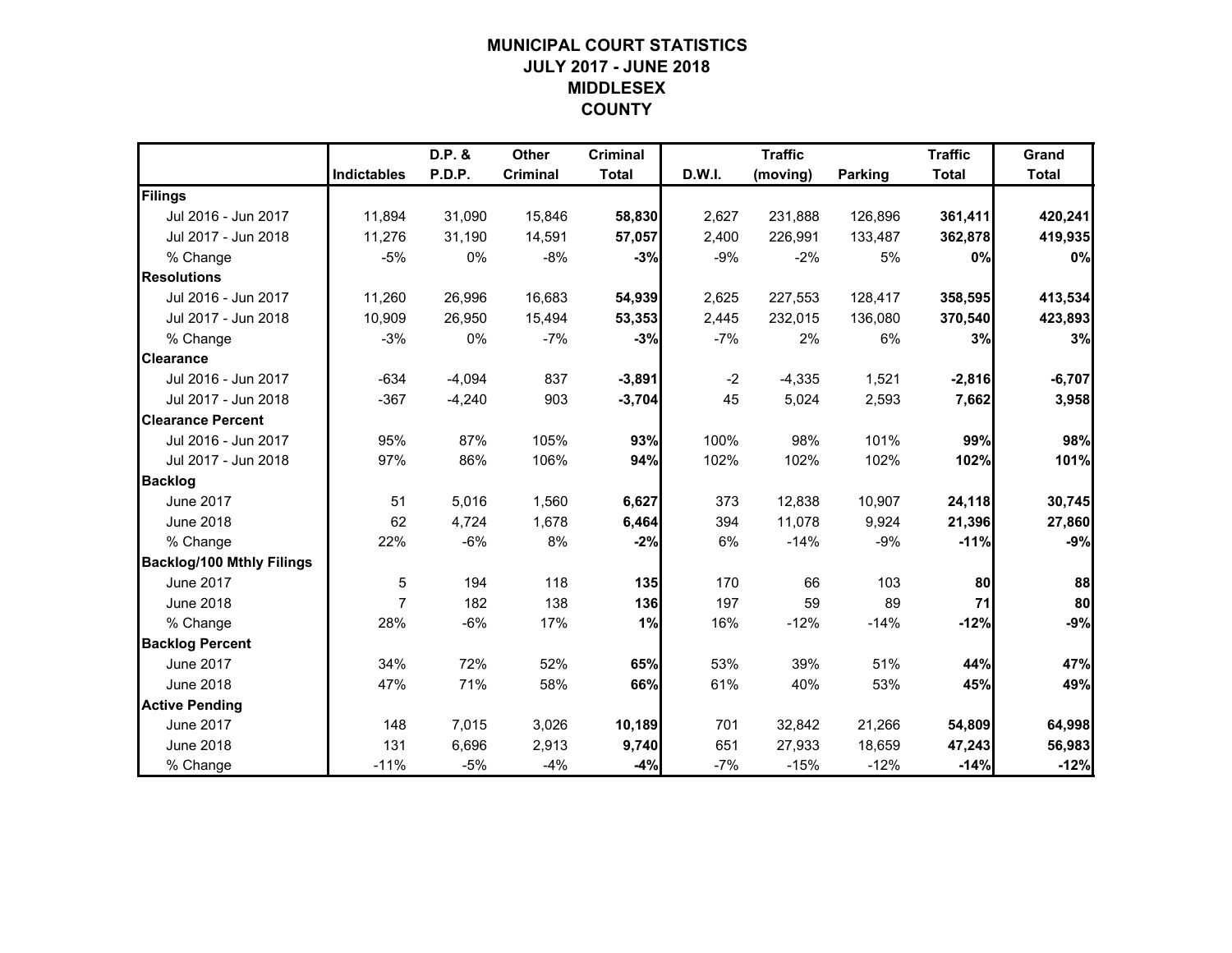# **MUNICIPAL COURT STATISTICSJULY 2017 - JUNE 2018 MONMOUTH COUNTY**

|                                  |                    | D.P. &   | <b>Other</b>    | <b>Criminal</b> |        | <b>Traffic</b> |         | <b>Traffic</b> | Grand        |
|----------------------------------|--------------------|----------|-----------------|-----------------|--------|----------------|---------|----------------|--------------|
|                                  | <b>Indictables</b> | P.D.P.   | <b>Criminal</b> | <b>Total</b>    | D.W.I. | (moving)       | Parking | <b>Total</b>   | <b>Total</b> |
| Filings                          |                    |          |                 |                 |        |                |         |                |              |
| Jul 2016 - Jun 2017              | 11,570             | 38,791   | 16,021          | 66,382          | 2,799  | 190,765        | 79,948  | 273,512        | 339,894      |
| Jul 2017 - Jun 2018              | 10.922             | 38.589   | 17,362          | 66,873          | 2,720  | 202,404        | 83,395  | 288,519        | 355,392      |
| % Change                         | $-6%$              | $-1%$    | 8%              | 1%              | $-3%$  | 6%             | 4%      | 5%             | 5%           |
| <b>Resolutions</b>               |                    |          |                 |                 |        |                |         |                |              |
| Jul 2016 - Jun 2017              | 11,494             | 32,483   | 21,152          | 65,129          | 2,926  | 190,551        | 79,100  | 272,577        | 337,706      |
| Jul 2017 - Jun 2018              | 10,783             | 31,148   | 21,904          | 63,835          | 2,661  | 201,365        | 83,596  | 287,622        | 351,457      |
| % Change                         | $-6%$              | $-4%$    | 4%              | $-2%$           | $-9%$  | 6%             | 6%      | 6%             | 4%           |
| <b>Clearance</b>                 |                    |          |                 |                 |        |                |         |                |              |
| Jul 2016 - Jun 2017              | $-76$              | $-6,308$ | 5,131           | $-1,253$        | 127    | $-214$         | $-848$  | $-935$         | $-2,188$     |
| Jul 2017 - Jun 2018              | $-139$             | $-7,441$ | 4,542           | $-3,038$        | $-59$  | $-1,039$       | 201     | $-897$         | $-3,935$     |
| <b>Clearance Percent</b>         |                    |          |                 |                 |        |                |         |                |              |
| Jul 2016 - Jun 2017              | 99%                | 84%      | 132%            | 98%             | 105%   | 100%           | 99%     | 100%           | 99%          |
| Jul 2017 - Jun 2018              | 99%                | 81%      | 126%            | 95%             | 98%    | 99%            | 100%    | 100%           | 99%          |
| <b>Backlog</b>                   |                    |          |                 |                 |        |                |         |                |              |
| <b>June 2017</b>                 | 8                  | 2,056    | 666             | 2,730           | 379    | 4,714          | 931     | 6,024          | 8,754        |
| <b>June 2018</b>                 | 19                 | 2,158    | 590             | 2,767           | 468    | 5,779          | 1,172   | 7,419          | 10,186       |
| % Change                         | 138%               | 5%       | $-11%$          | 1%              | 23%    | 23%            | 26%     | 23%            | 16%          |
| <b>Backlog/100 Mthly Filings</b> |                    |          |                 |                 |        |                |         |                |              |
| <b>June 2017</b>                 | $\mathbf 1$        | 64       | 50              | 49              | 162    | 30             | 14      | 26             | 31           |
| <b>June 2018</b>                 | $\overline{2}$     | 67       | 41              | 50              | 206    | 34             | 17      | 31             | 34           |
| % Change                         | 152%               | 6%       | $-18%$          | 1%              | 27%    | 16%            | 21%     | 17%            | 11%          |
| <b>Backlog Percent</b>           |                    |          |                 |                 |        |                |         |                |              |
| <b>June 2017</b>                 | 16%                | 44%      | 24%             | 37%             | 52%    | 24%            | 12%     | 21%            | 24%          |
| <b>June 2018</b>                 | 25%                | 45%      | 24%             | 37%             | 57%    | 27%            | 16%     | 25%            | 28%          |
| <b>Active Pending</b>            |                    |          |                 |                 |        |                |         |                |              |
| <b>June 2017</b>                 | 51                 | 4,692    | 2,724           | 7,467           | 733    | 19,915         | 7,926   | 28,574         | 36,041       |
| <b>June 2018</b>                 | 77                 | 4,802    | 2,504           | 7,383           | 828    | 21,233         | 7,312   | 29,373         | 36,756       |
| % Change                         | 51%                | 2%       | $-8%$           | $-1%$           | 13%    | 7%             | $-8%$   | 3%             | 2%           |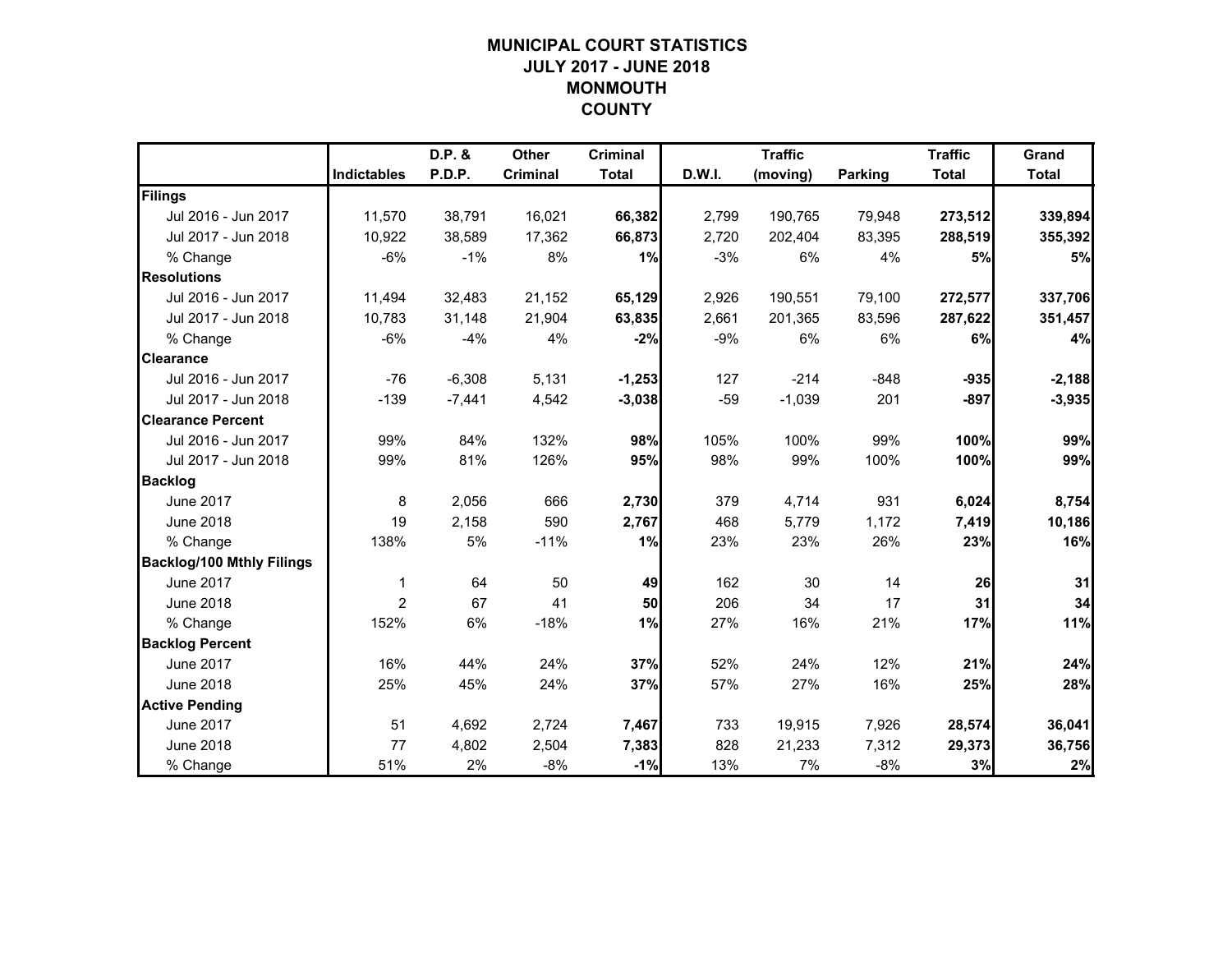## **MUNICIPAL COURT STATISTICSJULY 2017 - JUNE 2018 MORRIS COUNTY**

|                                  |                    | D.P. &   | Other    | <b>Criminal</b> |        | <b>Traffic</b> |         | <b>Traffic</b> | Grand        |
|----------------------------------|--------------------|----------|----------|-----------------|--------|----------------|---------|----------------|--------------|
|                                  | <b>Indictables</b> | P.D.P.   | Criminal | <b>Total</b>    | D.W.I. | (moving)       | Parking | <b>Total</b>   | <b>Total</b> |
| Filings                          |                    |          |          |                 |        |                |         |                |              |
| Jul 2016 - Jun 2017              | 5,445              | 17,083   | 9,777    | 32,305          | 1,992  | 119,537        | 55,240  | 176,769        | 209,074      |
| Jul 2017 - Jun 2018              | 4,823              | 16,071   | 10,026   | 30,920          | 1,972  | 117,976        | 51,823  | 171,771        | 202,691      |
| % Change                         | $-11%$             | $-6%$    | 3%       | $-4%$           | $-1%$  | $-1%$          | $-6%$   | $-3%$          | $-3%$        |
| <b>Resolutions</b>               |                    |          |          |                 |        |                |         |                |              |
| Jul 2016 - Jun 2017              | 5,285              | 13,462   | 9,891    | 28,638          | 2,033  | 118,678        | 54,886  | 175,597        | 204,235      |
| Jul 2017 - Jun 2018              | 4,798              | 13,261   | 10,106   | 28,165          | 1,988  | 118,440        | 52,747  | 173,175        | 201,340      |
| % Change                         | $-9%$              | $-1%$    | 2%       | $-2%$           | $-2%$  | 0%             | $-4%$   | $-1%$          | $-1%$        |
| <b>Clearance</b>                 |                    |          |          |                 |        |                |         |                |              |
| Jul 2016 - Jun 2017              | $-160$             | $-3,621$ | 114      | $-3,667$        | 41     | $-859$         | $-354$  | $-1,172$       | $-4,839$     |
| Jul 2017 - Jun 2018              | $-25$              | $-2,810$ | 80       | $-2,755$        | 16     | 464            | 924     | 1,404          | $-1,351$     |
| <b>Clearance Percent</b>         |                    |          |          |                 |        |                |         |                |              |
| Jul 2016 - Jun 2017              | 97%                | 79%      | 101%     | 89%             | 102%   | 99%            | 99%     | 99%            | 98%          |
| Jul 2017 - Jun 2018              | 99%                | 83%      | 101%     | 91%             | 101%   | 100%           | 102%    | 101%           | 99%          |
| <b>Backlog</b>                   |                    |          |          |                 |        |                |         |                |              |
| <b>June 2017</b>                 | 39                 | 2,424    | 620      | 3,083           | 392    | 3,424          | 1,518   | 5,334          | 8,417        |
| <b>June 2018</b>                 | 36                 | 1,504    | 498      | 2,038           | 355    | 2,945          | 1,255   | 4,555          | 6,593        |
| % Change                         | $-8%$              | $-38%$   | $-20%$   | $-34%$          | $-9%$  | $-14%$         | $-17%$  | $-15%$         | $-22%$       |
| <b>Backlog/100 Mthly Filings</b> |                    |          |          |                 |        |                |         |                |              |
| <b>June 2017</b>                 | 9                  | 170      | 76       | 115             | 236    | 34             | 33      | 36             | 48           |
| <b>June 2018</b>                 | 9                  | 112      | 60       | 79              | 216    | 30             | 29      | 32             | 39           |
| % Change                         | 4%                 | $-34%$   | $-22%$   | $-31%$          | $-9%$  | $-13%$         | $-12%$  | $-12%$         | $-19%$       |
| <b>Backlog Percent</b>           |                    |          |          |                 |        |                |         |                |              |
| <b>June 2017</b>                 | 60%                | 66%      | 43%      | 60%             | 64%    | 29%            | 29%     | 30%            | 37%          |
| <b>June 2018</b>                 | 86%                | 57%      | 35%      | 50%             | 60%    | 26%            | 30%     | 28%            | 32%          |
| <b>Active Pending</b>            |                    |          |          |                 |        |                |         |                |              |
| <b>June 2017</b>                 | 65                 | 3,662    | 1,437    | 5,164           | 614    | 11,856         | 5,324   | 17,794         | 22,958       |
| <b>June 2018</b>                 | 42                 | 2,642    | 1,430    | 4,114           | 596    | 11,502         | 4,131   | 16,229         | 20,343       |
| % Change                         | $-35%$             | $-28%$   | 0%       | $-20%$          | $-3%$  | $-3%$          | $-22%$  | $-9%$          | $-11%$       |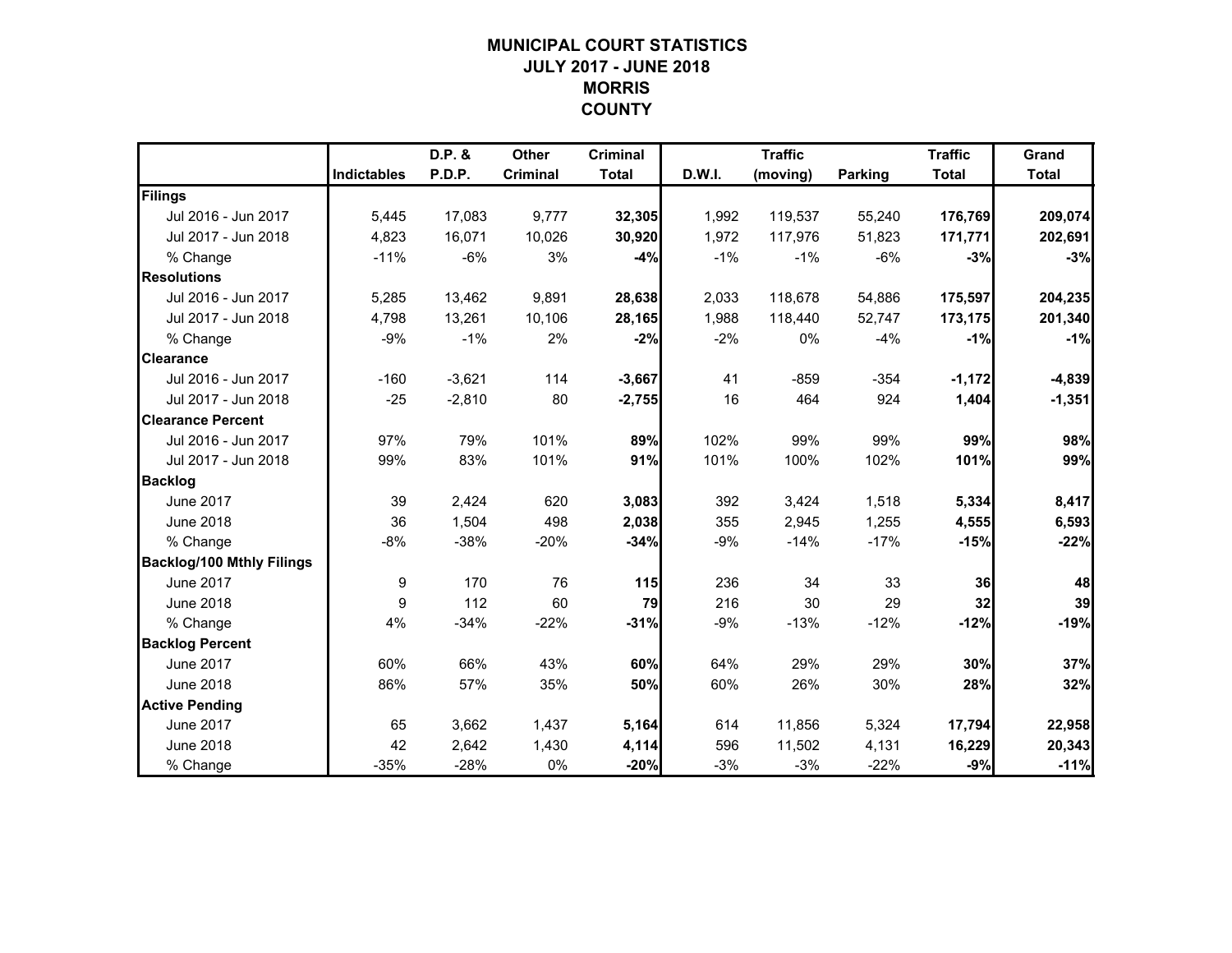## **MUNICIPAL COURT STATISTICSJULY 2017 - JUNE 2018 OCEAN COUNTY**

|                                  |                    | D.P. &   | <b>Other</b> | <b>Criminal</b> |        | <b>Traffic</b> |                | <b>Traffic</b> | Grand        |
|----------------------------------|--------------------|----------|--------------|-----------------|--------|----------------|----------------|----------------|--------------|
|                                  | <b>Indictables</b> | P.D.P.   | Criminal     | <b>Total</b>    | D.W.I. | (moving)       | <b>Parking</b> | <b>Total</b>   | <b>Total</b> |
| Filings                          |                    |          |              |                 |        |                |                |                |              |
| Jul 2016 - Jun 2017              | 7,947              | 22,585   | 8,679        | 39,211          | 2,017  | 99,417         | 35,884         | 137,318        | 176,529      |
| Jul 2017 - Jun 2018              | 8,225              | 22,495   | 7,806        | 38,526          | 1,935  | 96,323         | 34,580         | 132,838        | 171,364      |
| % Change                         | 3%                 | 0%       | $-10%$       | $-2%$           | $-4%$  | $-3%$          | $-4%$          | $-3%$          | $-3%$        |
| <b>Resolutions</b>               |                    |          |              |                 |        |                |                |                |              |
| Jul 2016 - Jun 2017              | 7,912              | 16,362   | 11,841       | 36,115          | 2,032  | 98,989         | 34,584         | 135,605        | 171,720      |
| Jul 2017 - Jun 2018              | 8,157              | 16,330   | 11,252       | 35,739          | 1,873  | 95,749         | 34,172         | 131,794        | 167,533      |
| % Change                         | 3%                 | 0%       | $-5%$        | $-1%$           | $-8%$  | $-3%$          | $-1%$          | $-3%$          | $-2%$        |
| <b>Clearance</b>                 |                    |          |              |                 |        |                |                |                |              |
| Jul 2016 - Jun 2017              | $-35$              | $-6,223$ | 3,162        | $-3,096$        | 15     | $-428$         | $-1,300$       | $-1,713$       | $-4,809$     |
| Jul 2017 - Jun 2018              | $-68$              | $-6,165$ | 3,446        | $-2,787$        | $-62$  | $-574$         | $-408$         | $-1,044$       | $-3,831$     |
| <b>Clearance Percent</b>         |                    |          |              |                 |        |                |                |                |              |
| Jul 2016 - Jun 2017              | 100%               | 72%      | 136%         | 92%             | 101%   | 100%           | 96%            | 99%            | 97%          |
| Jul 2017 - Jun 2018              | 99%                | 73%      | 144%         | 93%             | 97%    | 99%            | 99%            | 99%            | 98%          |
| <b>Backlog</b>                   |                    |          |              |                 |        |                |                |                |              |
| <b>June 2017</b>                 | $\overline{2}$     | 1,502    | 561          | 2,065           | 369    | 3,461          | 1,005          | 4,835          | 6,900        |
| <b>June 2018</b>                 | $\mathbf{1}$       | 1,374    | 822          | 2,197           | 423    | 3,635          | 1,524          | 5,582          | 7,779        |
| % Change                         | $-50%$             | $-9%$    | 47%          | 6%              | 15%    | 5%             | 52%            | 15%            | 13%          |
| <b>Backlog/100 Mthly Filings</b> |                    |          |              |                 |        |                |                |                |              |
| <b>June 2017</b>                 | $\mathbf 0$        | 80       | 78           | 63              | 220    | 42             | 34             | 42             | 47           |
| <b>June 2018</b>                 | $\Omega$           | 73       | 126          | 68              | 262    | 45             | 53             | 50             | 54           |
| % Change                         | $-52%$             | $-8%$    | 63%          | 8%              | 19%    | 8%             | 57%            | 19%            | 16%          |
| <b>Backlog Percent</b>           |                    |          |              |                 |        |                |                |                |              |
| <b>June 2017</b>                 | 10%                | 50%      | 27%          | 41%             | 57%    | 30%            | 16%            | 26%            | 29%          |
| <b>June 2018</b>                 | 3%                 | 52%      | 47%          | 49%             | 63%    | 32%            | 24%            | 30%            | 34%          |
| <b>Active Pending</b>            |                    |          |              |                 |        |                |                |                |              |
| <b>June 2017</b>                 | 20                 | 2,991    | 2,062        | 5,073           | 642    | 11,502         | 6,355          | 18,499         | 23,572       |
| <b>June 2018</b>                 | 33                 | 2,663    | 1,755        | 4,451           | 669    | 11,464         | 6,424          | 18,557         | 23,008       |
| % Change                         | 65%                | $-11%$   | $-15%$       | $-12%$          | 4%     | 0%             | $1\%$          | $0\%$          | $-2%$        |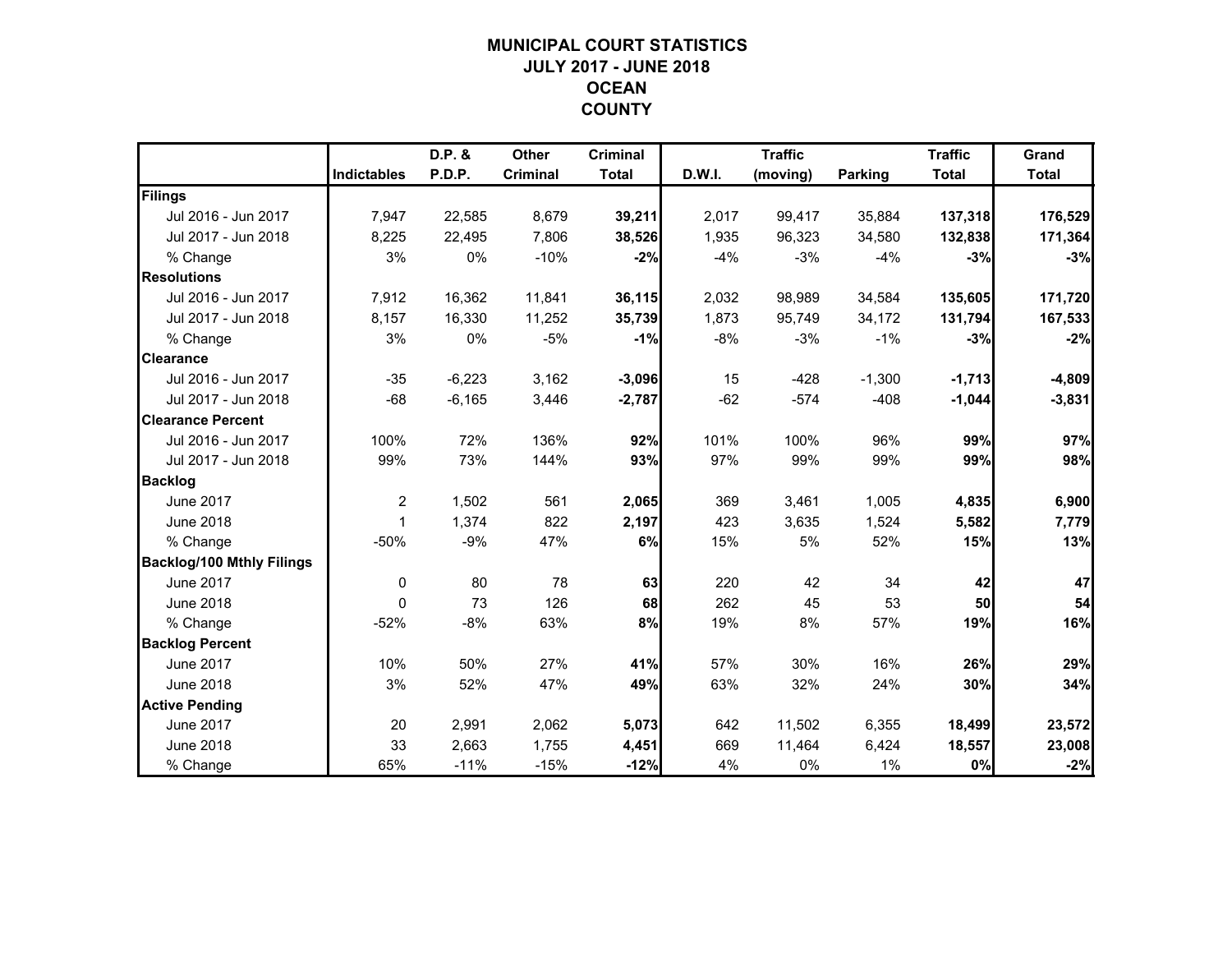## **MUNICIPAL COURT STATISTICSJULY 2017 - JUNE 2018 PASSAIC COUNTY**

|                                  |                    | D.P. &   | <b>Other</b> | <b>Criminal</b> |        | <b>Traffic</b> |                | <b>Traffic</b> | Grand        |
|----------------------------------|--------------------|----------|--------------|-----------------|--------|----------------|----------------|----------------|--------------|
|                                  | <b>Indictables</b> | P.D.P.   | Criminal     | <b>Total</b>    | D.W.I. | (moving)       | <b>Parking</b> | <b>Total</b>   | <b>Total</b> |
| Filings                          |                    |          |              |                 |        |                |                |                |              |
| Jul 2016 - Jun 2017              | 17,576             | 25,133   | 14,372       | 57,081          | 1,451  | 116,585        | 158,955        | 276,991        | 334,072      |
| Jul 2017 - Jun 2018              | 18,633             | 25.097   | 14,807       | 58,537          | 1,232  | 112,659        | 201,622        | 315,513        | 374,050      |
| % Change                         | 6%                 | 0%       | 3%           | 3%              | $-15%$ | $-3%$          | 27%            | 14%            | 12%          |
| <b>Resolutions</b>               |                    |          |              |                 |        |                |                |                |              |
| Jul 2016 - Jun 2017              | 17,350             | 23,691   | 14,022       | 55,063          | 1,498  | 114,055        | 157,795        | 273,348        | 328,411      |
| Jul 2017 - Jun 2018              | 18,471             | 22,708   | 13,304       | 54,483          | 1,319  | 115,090        | 192,591        | 309,000        | 363,483      |
| % Change                         | 6%                 | $-4%$    | $-5%$        | $-1%$           | $-12%$ | 1%             | 22%            | 13%            | 11%          |
| <b>Clearance</b>                 |                    |          |              |                 |        |                |                |                |              |
| Jul 2016 - Jun 2017              | $-226$             | $-1,442$ | $-350$       | $-2,018$        | 47     | $-2,530$       | $-1,160$       | $-3,643$       | $-5,661$     |
| Jul 2017 - Jun 2018              | $-162$             | $-2,389$ | $-1,503$     | $-4,054$        | 87     | 2,431          | $-9,031$       | $-6,513$       | $-10,567$    |
| <b>Clearance Percent</b>         |                    |          |              |                 |        |                |                |                |              |
| Jul 2016 - Jun 2017              | 99%                | 94%      | 98%          | 96%             | 103%   | 98%            | 99%            | 99%            | 98%          |
| Jul 2017 - Jun 2018              | 99%                | 90%      | 90%          | 93%             | 107%   | 102%           | 96%            | 98%            | 97%          |
| <b>Backlog</b>                   |                    |          |              |                 |        |                |                |                |              |
| <b>June 2017</b>                 | 80                 | 2,196    | 615          | 2,891           | 205    | 3,534          | 4,529          | 8,268          | 11,159       |
| <b>June 2018</b>                 | 59                 | 1,687    | 687          | 2,433           | 151    | 3,079          | 6,224          | 9,454          | 11,887       |
| % Change                         | $-26%$             | $-23%$   | 12%          | $-16%$          | $-26%$ | $-13%$         | 37%            | 14%            | 7%           |
| <b>Backlog/100 Mthly Filings</b> |                    |          |              |                 |        |                |                |                |              |
| <b>June 2017</b>                 | 5                  | 105      | 51           | 61              | 170    | 36             | 34             | 36             | 40           |
| <b>June 2018</b>                 | 4                  | 81       | 56           | 50              | 147    | 33             | 37             | 36             | 38           |
| % Change                         | $-30%$             | $-23%$   | 8%           | $-18%$          | $-13%$ | $-10%$         | 8%             | $0\%$          | $-5%$        |
| <b>Backlog Percent</b>           |                    |          |              |                 |        |                |                |                |              |
| <b>June 2017</b>                 | 58%                | 57%      | 29%          | 47%             | 55%    | 25%            | 26%            | 26%            | 29%          |
| <b>June 2018</b>                 | 44%                | 50%      | 33%          | 43%             | 51%    | 26%            | 26%            | 26%            | 28%          |
| <b>Active Pending</b>            |                    |          |              |                 |        |                |                |                |              |
| <b>June 2017</b>                 | 137                | 3,837    | 2,118        | 6,092           | 374    | 14,021         | 17,555         | 31,950         | 38,042       |
| <b>June 2018</b>                 | 134                | 3,377    | 2,094        | 5,605           | 296    | 11,951         | 24,277         | 36,524         | 42,129       |
| % Change                         | $-2%$              | $-12%$   | $-1%$        | $-8%$           | $-21%$ | $-15%$         | 38%            | 14%            | 11%          |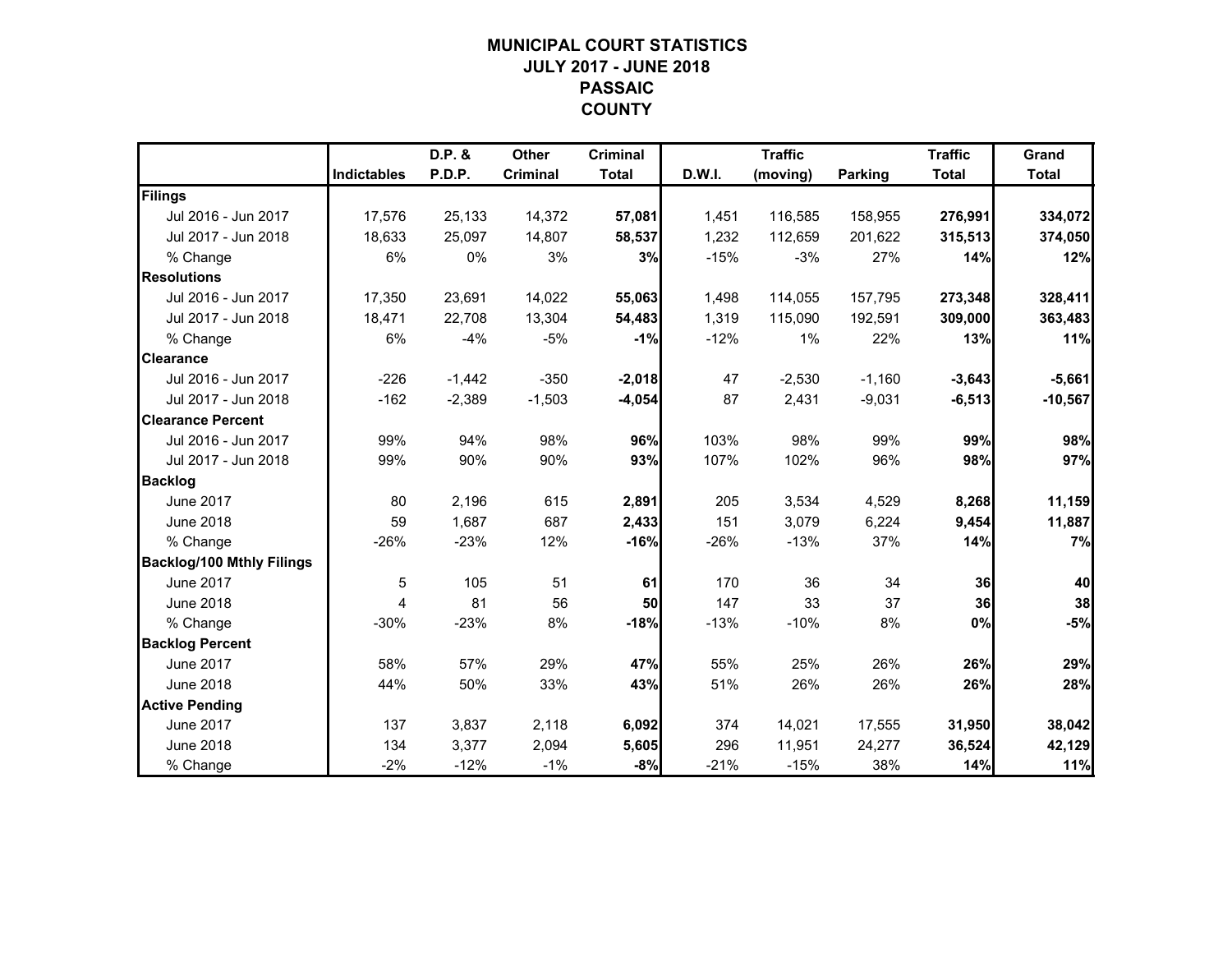## **MUNICIPAL COURT STATISTICSJULY 2017 - JUNE 2018 SALEMCOUNTY**

|                                  |             | D.P. & | <b>Other</b>    | <b>Criminal</b> |        | <b>Traffic</b> |                | <b>Traffic</b> | Grand        |
|----------------------------------|-------------|--------|-----------------|-----------------|--------|----------------|----------------|----------------|--------------|
|                                  | Indictables | P.D.P. | <b>Criminal</b> | <b>Total</b>    | D.W.I. | (moving)       | <b>Parking</b> | <b>Total</b>   | <b>Total</b> |
| Filings                          |             |        |                 |                 |        |                |                |                |              |
| Jul 2016 - Jun 2017              | 2,162       | 4,006  | 990             | 7,158           | 325    | 18,108         | 869            | 19,302         | 26,460       |
| Jul 2017 - Jun 2018              | 1,664       | 3,872  | 813             | 6,349           | 294    | 18,563         | 881            | 19,738         | 26,087       |
| % Change                         | $-23%$      | $-3%$  | $-18%$          | $-11%$          | $-10%$ | 3%             | 1%             | 2%             | $-1%$        |
| <b>Resolutions</b>               |             |        |                 |                 |        |                |                |                |              |
| Jul 2016 - Jun 2017              | 2,135       | 3,403  | 1,302           | 6,840           | 303    | 17,369         | 930            | 18,602         | 25,442       |
| Jul 2017 - Jun 2018              | 1,646       | 3,454  | 1,028           | 6,128           | 283    | 18,658         | 907            | 19,848         | 25,976       |
| % Change                         | $-23%$      | 1%     | $-21%$          | $-10%$          | $-7%$  | 7%             | $-2%$          | 7%             | 2%           |
| <b>Clearance</b>                 |             |        |                 |                 |        |                |                |                |              |
| Jul 2016 - Jun 2017              | $-27$       | $-603$ | 312             | $-318$          | $-22$  | $-739$         | 61             | $-700$         | $-1,018$     |
| Jul 2017 - Jun 2018              | $-18$       | $-418$ | 215             | $-221$          | $-11$  | 95             | 26             | 110            | $-111$       |
| <b>Clearance Percent</b>         |             |        |                 |                 |        |                |                |                |              |
| Jul 2016 - Jun 2017              | 99%         | 85%    | 132%            | 96%             | 93%    | 96%            | 107%           | 96%            | 96%          |
| Jul 2017 - Jun 2018              | 99%         | 89%    | 126%            | 97%             | 96%    | 101%           | 103%           | 101%           | 100%         |
| <b>Backlog</b>                   |             |        |                 |                 |        |                |                |                |              |
| <b>June 2017</b>                 | 29          | 283    | 107             | 419             | 74     | 899            | 54             | 1,027          | 1,446        |
| <b>June 2018</b>                 | 11          | 336    | 133             | 480             | 74     | 777            | 44             | 895            | 1,375        |
| % Change                         | $-62%$      | 19%    | 24%             | 15%             | 0%     | $-14%$         | $-19%$         | $-13%$         | $-5%$        |
| <b>Backlog/100 Mthly Filings</b> |             |        |                 |                 |        |                |                |                |              |
| <b>June 2017</b>                 | 16          | 85     | 130             | 70              | 273    | 60             | 75             | 64             | 66           |
| <b>June 2018</b>                 | 8           | 104    | 196             | 91              | 302    | 50             | 60             | 54             | 63           |
| % Change                         | $-51%$      | 23%    | 51%             | 29%             | 11%    | $-16%$         | $-20%$         | $-15%$         | $-4%$        |
| <b>Backlog Percent</b>           |             |        |                 |                 |        |                |                |                |              |
| <b>June 2017</b>                 | 83%         | 54%    | 54%             | 55%             | 76%    | 39%            | 43%            | 40%            | 44%          |
| <b>June 2018</b>                 | 50%         | 60%    | 55%             | 58%             | 76%    | 36%            | 44%            | 38%            | 43%          |
| <b>Active Pending</b>            |             |        |                 |                 |        |                |                |                |              |
| <b>June 2017</b>                 | 35          | 522    | 199             | 756             | 98     | 2,330          | 125            | 2,553          | 3,309        |
| <b>June 2018</b>                 | 22          | 561    | 241             | 824             | 98     | 2,165          | 100            | 2,363          | 3,187        |
| % Change                         | $-37%$      | 7%     | 21%             | 9%              | 0%     | $-7%$          | $-20%$         | $-7%$          | $-4%$        |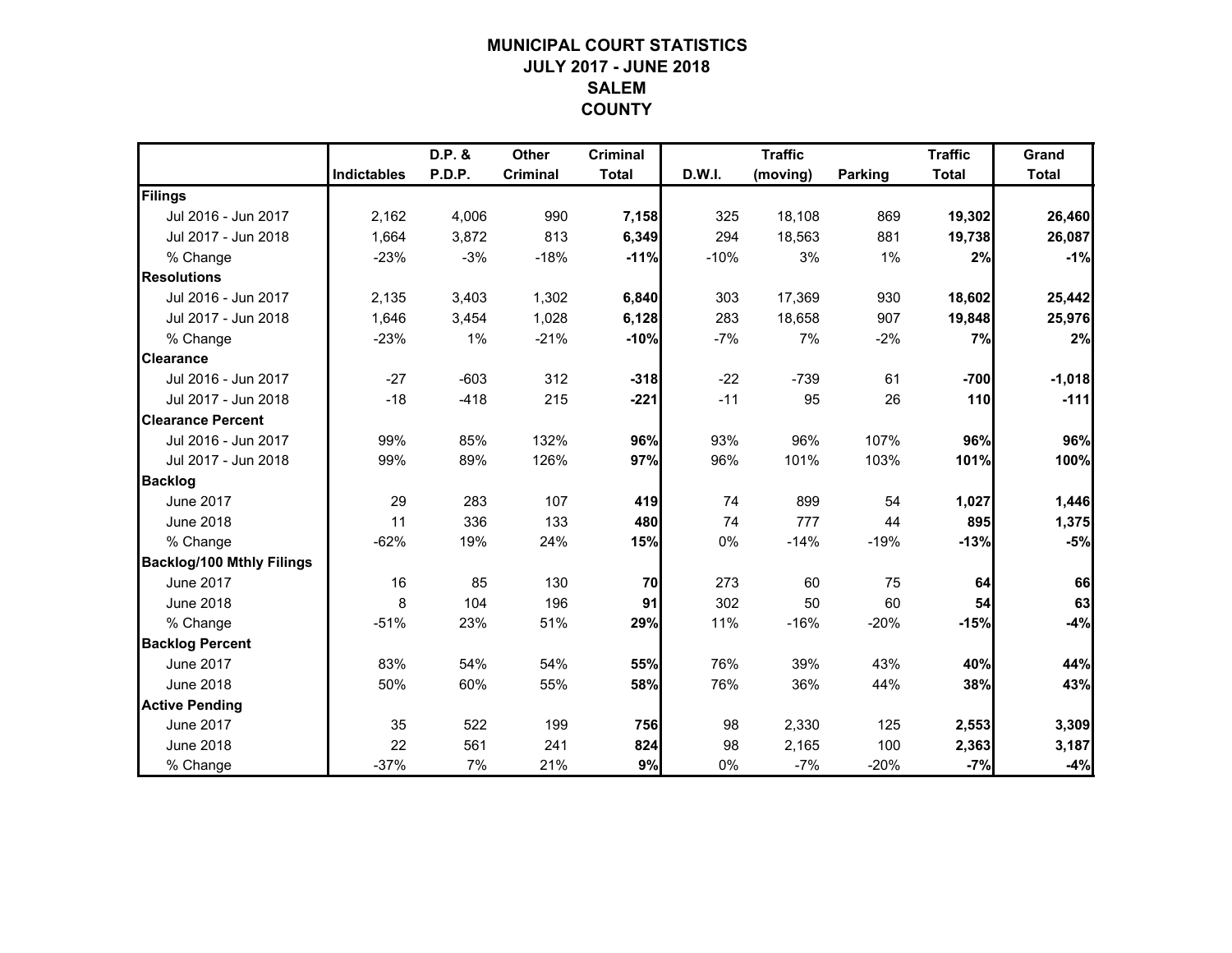# **MUNICIPAL COURT STATISTICSJULY 2017 - JUNE 2018 SOMERSET COUNTY**

|                                  |                    | D.P. &   | <b>Other</b> | <b>Criminal</b> |        | <b>Traffic</b> |                | <b>Traffic</b> | Grand        |
|----------------------------------|--------------------|----------|--------------|-----------------|--------|----------------|----------------|----------------|--------------|
|                                  | <b>Indictables</b> | P.D.P.   | Criminal     | <b>Total</b>    | D.W.I. | (moving)       | <b>Parking</b> | <b>Total</b>   | <b>Total</b> |
| Filings                          |                    |          |              |                 |        |                |                |                |              |
| Jul 2016 - Jun 2017              | 1,634              | 7,349    | 4,077        | 13,060          | 1,031  | 77,799         | 20,959         | 99,789         | 112,849      |
| Jul 2017 - Jun 2018              | 1.786              | 7,771    | 3,317        | 12,874          | 1,042  | 77,544         | 22,014         | 100,600        | 113,474      |
| % Change                         | 9%                 | 6%       | $-19%$       | $-1%$           | 1%     | 0%             | 5%             | 1%             | 1%           |
| <b>Resolutions</b>               |                    |          |              |                 |        |                |                |                |              |
| Jul 2016 - Jun 2017              | 1,615              | 6,487    | 4,182        | 12,284          | 986    | 77,135         | 21,334         | 99,455         | 111,739      |
| Jul 2017 - Jun 2018              | 1,755              | 6,521    | 3,684        | 11,960          | 1,038  | 77,206         | 21,672         | 99,916         | 111,876      |
| % Change                         | 9%                 | 1%       | $-12%$       | $-3%$           | 5%     | 0%             | 2%             | 0%             | 0%           |
| <b>Clearance</b>                 |                    |          |              |                 |        |                |                |                |              |
| Jul 2016 - Jun 2017              | $-19$              | $-862$   | 105          | $-776$          | $-45$  | $-664$         | 375            | $-334$         | $-1,110$     |
| Jul 2017 - Jun 2018              | $-31$              | $-1,250$ | 367          | $-914$          | $-4$   | $-338$         | $-342$         | $-684$         | $-1,598$     |
| <b>Clearance Percent</b>         |                    |          |              |                 |        |                |                |                |              |
| Jul 2016 - Jun 2017              | 99%                | 88%      | 103%         | 94%             | 96%    | 99%            | 102%           | 100%           | 99%          |
| Jul 2017 - Jun 2018              | 98%                | 84%      | 111%         | 93%             | 100%   | 100%           | 98%            | 99%            | 99%          |
| <b>Backlog</b>                   |                    |          |              |                 |        |                |                |                |              |
| <b>June 2017</b>                 | 3                  | 565      | 110          | 678             | 160    | 1,510          | 402            | 2,072          | 2,750        |
| <b>June 2018</b>                 | $\Omega$           | 551      | 95           | 646             | 155    | 1,478          | 338            | 1,971          | 2,617        |
| % Change                         | $-100%$            | $-2%$    | $-14%$       | $-5%$           | $-3%$  | $-2%$          | $-16%$         | $-5%$          | $-5%$        |
| <b>Backlog/100 Mthly Filings</b> |                    |          |              |                 |        |                |                |                |              |
| <b>June 2017</b>                 | $\overline{2}$     | 92       | 32           | 62              | 186    | 23             | 23             | 25             | 29           |
| <b>June 2018</b>                 | $\Omega$           | 85       | 34           | 60              | 179    | 23             | 18             | 24             | 28           |
| % Change                         | $-100%$            | $-8%$    | 6%           | $-3%$           | $-4%$  | $-2%$          | $-20%$         | $-6%$          | $-5%$        |
| <b>Backlog Percent</b>           |                    |          |              |                 |        |                |                |                |              |
| <b>June 2017</b>                 | 100%               | 50%      | 20%          | 41%             | 55%    | 24%            | 24%            | 25%            | 27%          |
| <b>June 2018</b>                 | 0%                 | 52%      | 23%          | 44%             | 54%    | 23%            | 15%            | 22%            | 25%          |
| <b>Active Pending</b>            |                    |          |              |                 |        |                |                |                |              |
| <b>June 2017</b>                 | 3                  | 1,119    | 547          | 1,669           | 290    | 6,348          | 1,708          | 8,346          | 10,015       |
| <b>June 2018</b>                 | 9                  | 1,061    | 407          | 1,477           | 288    | 6,503          | 2,311          | 9,102          | 10,579       |
| % Change                         | 200%               | -5%      | $-26%$       | $-12%$          | $-1%$  | 2%             | 35%            | 9%             | 6%           |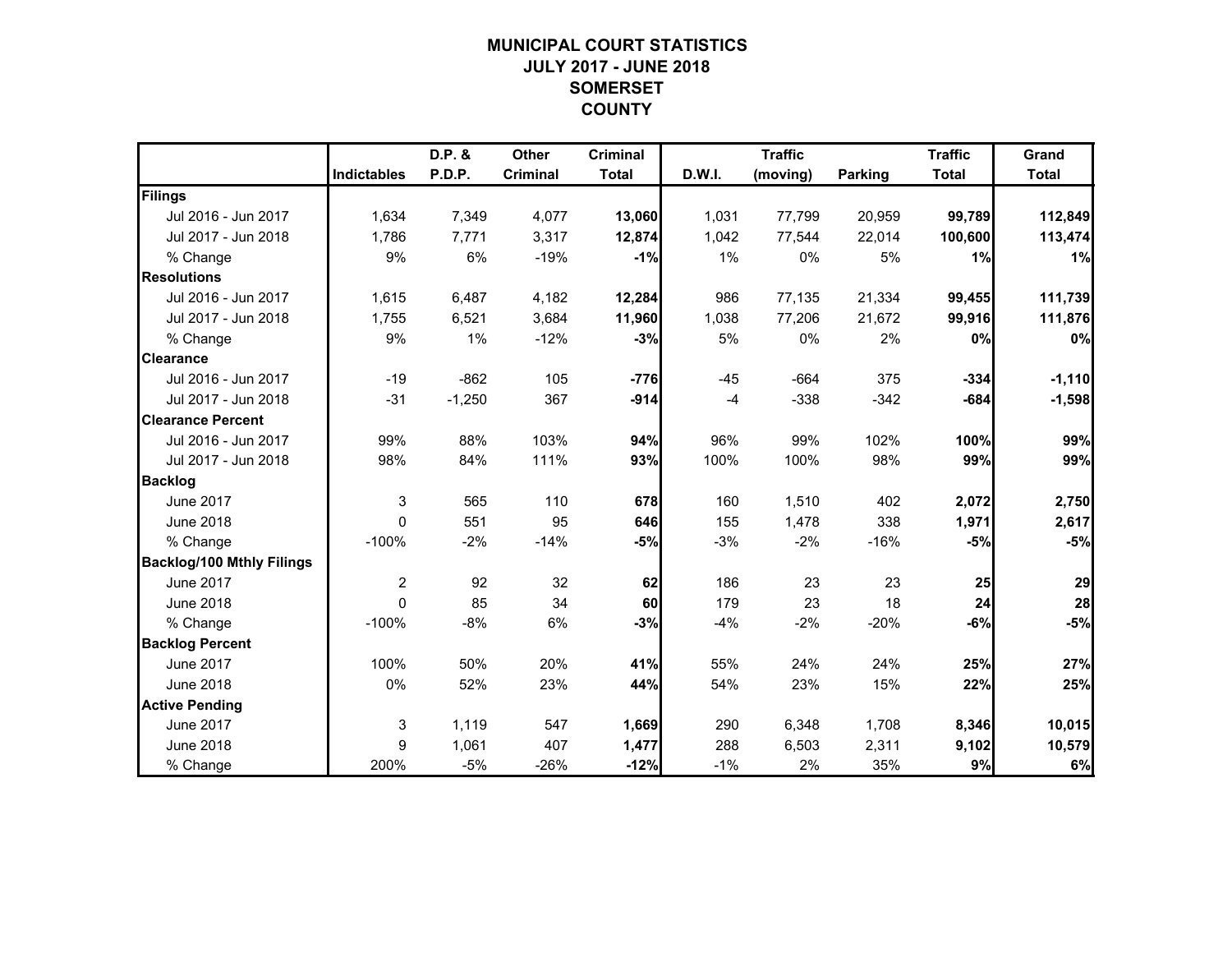## **MUNICIPAL COURT STATISTICSJULY 2017 - JUNE 2018 SUSSEX COUNTY**

|                                  |                    | D.P. & | <b>Other</b>    | <b>Criminal</b> |        | <b>Traffic</b> |                | <b>Traffic</b> | Grand        |
|----------------------------------|--------------------|--------|-----------------|-----------------|--------|----------------|----------------|----------------|--------------|
|                                  | <b>Indictables</b> | P.D.P. | <b>Criminal</b> | <b>Total</b>    | D.W.I. | (moving)       | <b>Parking</b> | <b>Total</b>   | <b>Total</b> |
| Filings                          |                    |        |                 |                 |        |                |                |                |              |
| Jul 2016 - Jun 2017              | 1,623              | 3,909  | 1,477           | 7,009           | 578    | 20,748         | 1,993          | 23,319         | 30,328       |
| Jul 2017 - Jun 2018              | 1,519              | 4,104  | 1,443           | 7,066           | 533    | 22,799         | 1,964          | 25,296         | 32,362       |
| % Change                         | $-6%$              | 5%     | $-2%$           | 1%              | $-8%$  | 10%            | $-1%$          | 8%             | 7%           |
| <b>Resolutions</b>               |                    |        |                 |                 |        |                |                |                |              |
| Jul 2016 - Jun 2017              | 1,602              | 3,433  | 1,712           | 6,747           | 593    | 20,805         | 2,176          | 23,574         | 30,321       |
| Jul 2017 - Jun 2018              | 1,512              | 3,326  | 1,414           | 6,252           | 515    | 22,060         | 1,981          | 24,556         | 30,808       |
| % Change                         | $-6%$              | $-3%$  | $-17%$          | $-7%$           | $-13%$ | 6%             | $-9%$          | 4%             | 2%           |
| <b>Clearance</b>                 |                    |        |                 |                 |        |                |                |                |              |
| Jul 2016 - Jun 2017              | $-21$              | $-476$ | 235             | $-262$          | 15     | 57             | 183            | 255            | $-7$         |
| Jul 2017 - Jun 2018              | $-7$               | $-778$ | $-29$           | $-814$          | $-18$  | $-739$         | 17             | $-740$         | $-1,554$     |
| <b>Clearance Percent</b>         |                    |        |                 |                 |        |                |                |                |              |
| Jul 2016 - Jun 2017              | 99%                | 88%    | 116%            | 96%             | 103%   | 100%           | 109%           | 101%           | 100%         |
| Jul 2017 - Jun 2018              | 100%               | 81%    | 98%             | 88%             | 97%    | 97%            | 101%           | 97%            | 95%          |
| <b>Backlog</b>                   |                    |        |                 |                 |        |                |                |                |              |
| <b>June 2017</b>                 | 8                  | 514    | 144             | 666             | 86     | 666            | 99             | 851            | 1,517        |
| <b>June 2018</b>                 | 3                  | 414    | 101             | 518             | 127    | 931            | 46             | 1,104          | 1,622        |
| % Change                         | $-63%$             | $-19%$ | $-30%$          | $-22%$          | 48%    | 40%            | $-54%$         | 30%            | 7%           |
| <b>Backlog/100 Mthly Filings</b> |                    |        |                 |                 |        |                |                |                |              |
| <b>June 2017</b>                 | 6                  | 158    | 117             | 114             | 179    | 39             | 60             | 44             | 60           |
| <b>June 2018</b>                 | $\overline{2}$     | 121    | 84              | 88              | 286    | 49             | 28             | 52             | 60           |
| % Change                         | $-60%$             | $-23%$ | $-28%$          | $-23%$          | 60%    | 27%            | $-53%$         | 20%            | 0%           |
| <b>Backlog Percent</b>           |                    |        |                 |                 |        |                |                |                |              |
| <b>June 2017</b>                 | 62%                | 67%    | 56%             | 65%             | 59%    | 30%            | 48%            | 33%            | 42%          |
| <b>June 2018</b>                 | 25%                | 62%    | 38%             | 55%             | 76%    | 33%            | 28%            | 35%            | 40%          |
| <b>Active Pending</b>            |                    |        |                 |                 |        |                |                |                |              |
| <b>June 2017</b>                 | 13                 | 762    | 257             | 1,032           | 145    | 2,229          | 205            | 2,579          | 3,611        |
| <b>June 2018</b>                 | 12                 | 665    | 263             | 940             | 167    | 2,801          | 165            | 3,133          | 4,073        |
| % Change                         | $-8%$              | $-13%$ | 2%              | $-9%$           | 15%    | 26%            | $-20%$         | 21%            | 13%          |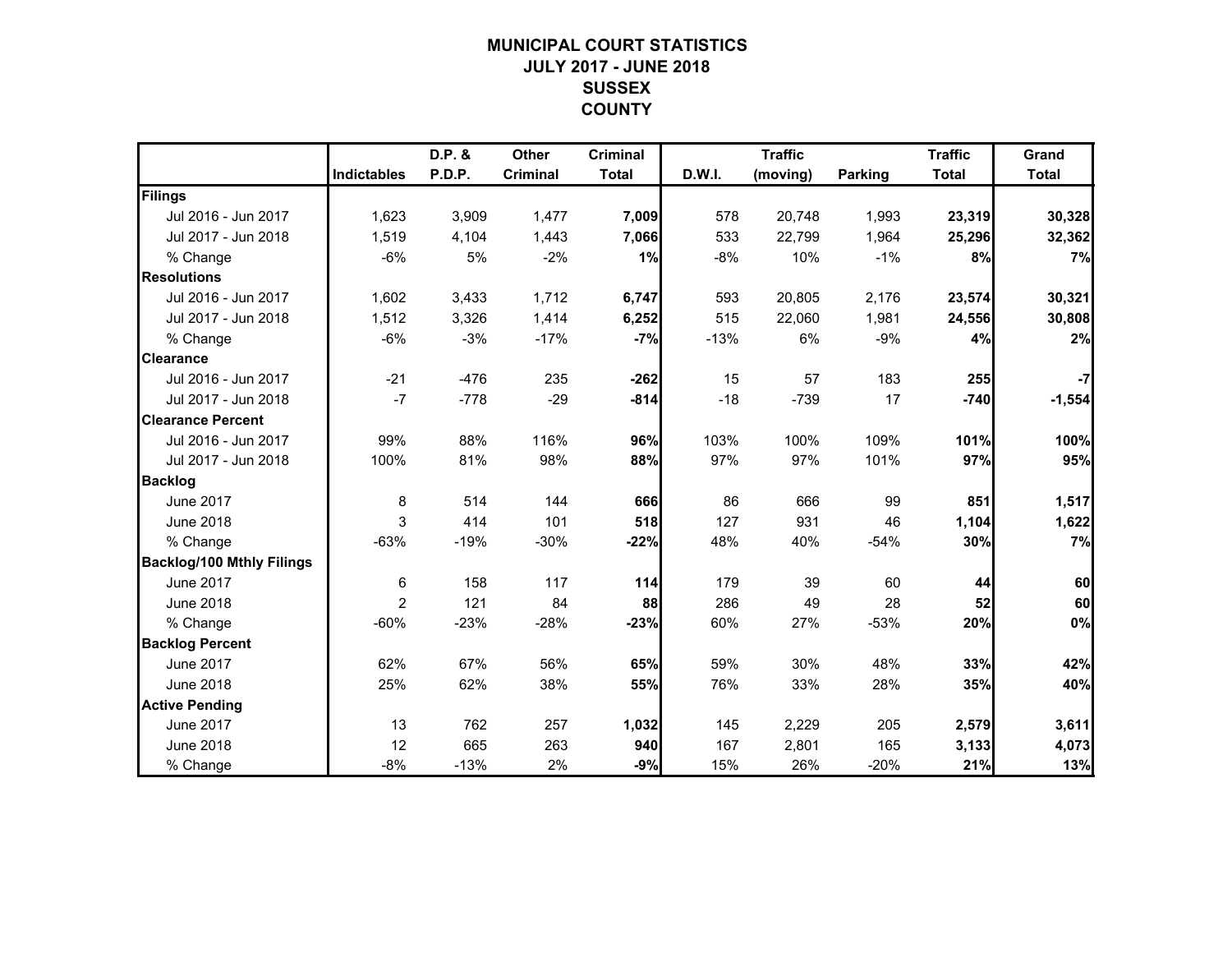## **MUNICIPAL COURT STATISTICSJULY 2017 - JUNE 2018 UNION COUNTY**

|                                  |                    | D.P. &   | <b>Other</b> | <b>Criminal</b> |        | <b>Traffic</b> |                | <b>Traffic</b> | Grand        |
|----------------------------------|--------------------|----------|--------------|-----------------|--------|----------------|----------------|----------------|--------------|
|                                  | <b>Indictables</b> | P.D.P.   | Criminal     | <b>Total</b>    | D.W.I. | (moving)       | <b>Parking</b> | <b>Total</b>   | <b>Total</b> |
| Filings                          |                    |          |              |                 |        |                |                |                |              |
| Jul 2016 - Jun 2017              | 8,806              | 21,581   | 10,443       | 40,830          | 1,405  | 160,584        | 187,114        | 349,103        | 389,933      |
| Jul 2017 - Jun 2018              | 8.298              | 22.567   | 10,388       | 41,253          | 1,408  | 165,773        | 196.797        | 363,978        | 405,231      |
| % Change                         | $-6%$              | 5%       | $-1%$        | 1%              | 0%     | 3%             | 5%             | 4%             | 4%           |
| <b>Resolutions</b>               |                    |          |              |                 |        |                |                |                |              |
| Jul 2016 - Jun 2017              | 8,646              | 17,370   | 10,281       | 36,297          | 1,367  | 158,144        | 185,850        | 345,361        | 381,658      |
| Jul 2017 - Jun 2018              | 8,151              | 18,604   | 10,753       | 37,508          | 1,350  | 162,058        | 188,545        | 351,953        | 389,461      |
| % Change                         | $-6%$              | 7%       | 5%           | 3%              | $-1%$  | 2%             | 1%             | 2%             | 2%           |
| <b>Clearance</b>                 |                    |          |              |                 |        |                |                |                |              |
| Jul 2016 - Jun 2017              | $-160$             | $-4,211$ | $-162$       | $-4,533$        | $-38$  | $-2,440$       | $-1,264$       | $-3,742$       | $-8,275$     |
| Jul 2017 - Jun 2018              | $-147$             | $-3,963$ | 365          | $-3,745$        | $-58$  | $-3,715$       | $-8,252$       | $-12,025$      | $-15,770$    |
| <b>Clearance Percent</b>         |                    |          |              |                 |        |                |                |                |              |
| Jul 2016 - Jun 2017              | 98%                | 80%      | 98%          | 89%             | 97%    | 98%            | 99%            | 99%            | 98%          |
| Jul 2017 - Jun 2018              | 98%                | 82%      | 104%         | 91%             | 96%    | 98%            | 96%            | 97%            | 96%          |
| <b>Backlog</b>                   |                    |          |              |                 |        |                |                |                |              |
| <b>June 2017</b>                 | 10                 | 3,929    | 1,688        | 5,627           | 250    | 6,956          | 6,812          | 14,018         | 19,645       |
| <b>June 2018</b>                 | 6                  | 4,644    | 1,394        | 6,044           | 295    | 9,925          | 9,015          | 19,235         | 25,279       |
| % Change                         | $-40%$             | 18%      | $-17%$       | 7%              | 18%    | 43%            | 32%            | 37%            | 29%          |
| <b>Backlog/100 Mthly Filings</b> |                    |          |              |                 |        |                |                |                |              |
| <b>June 2017</b>                 | $\mathbf 1$        | 218      | 194          | 165             | 214    | 52             | 44             | 48             | 60           |
| <b>June 2018</b>                 | -1                 | 247      | 161          | 176             | 251    | 72             | 55             | 63             | 75           |
| % Change                         | $-36%$             | 13%      | $-17%$       | 6%              | 18%    | 38%            | 26%            | 32%            | 24%          |
| <b>Backlog Percent</b>           |                    |          |              |                 |        |                |                |                |              |
| <b>June 2017</b>                 | 32%                | 67%      | 54%          | 62%             | 60%    | 34%            | 33%            | 33%            | 39%          |
| <b>June 2018</b>                 | 8%                 | 71%      | 48%          | 63%             | 60%    | 40%            | 32%            | 36%            | 40%          |
| <b>Active Pending</b>            |                    |          |              |                 |        |                |                |                |              |
| <b>June 2017</b>                 | 31                 | 5,840    | 3,141        | 9,012           | 420    | 20,635         | 20,918         | 41,973         | 50,985       |
| <b>June 2018</b>                 | 77                 | 6,564    | 2,898        | 9,539           | 494    | 24,914         | 28,094         | 53,502         | 63,041       |
| % Change                         | 148%               | 12%      | $-8%$        | 6%              | 18%    | 21%            | 34%            | 27%            | 24%          |